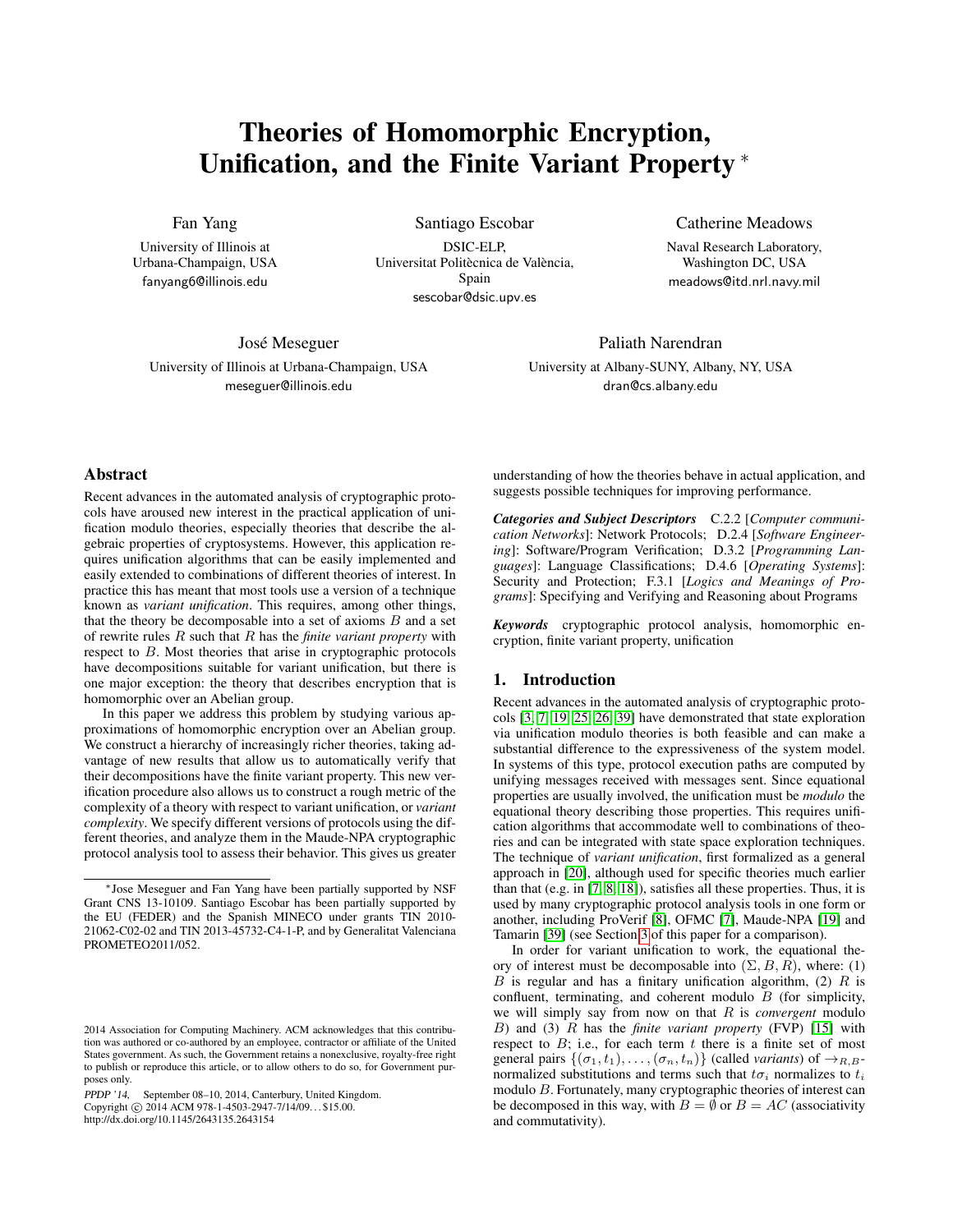However, there is one important family of theories that fails to have a decomposition that satisfies our requirements: H for a homomorphic property of the form  $e(X * Y, K) = e(X, K) *$  $e(Y, K)$  where  $*$  may or may not have other properties. AGH (the case where ∗ is an Abelian group) is a property belonging to a number of different cryptographic algorithms, starting with RSA in the late 70's [\[38\]](#page-10-7), and from early on it was realized to have a number of potential applications, including anonymous payment systems [\[13\]](#page-9-3), computation on encrypted data [\[37\]](#page-10-8), and voting [\[12\]](#page-9-4).

The fact that the theory AGH by itself does not satisfy our needs does not mean that all is lost, however. But it does mean that we must investigate approximations that give us the ability to model a broad class of protocols while still satisfying the conditions necessary for variant based unification. First, we could use a dedicated unification algorithm for AGH, as we did in [\[17\]](#page-10-9) for H; however, this is not satisfactory, see Section [3.2](#page-3-1) for the reasons. Second, we can use an under-approximation of AGH, as we did in [\[17\]](#page-10-9) with only one homomorphic encryption operator. Third, we can embed AGH or a subtheory in a richer theory; this may introduce false paths when verifying a protocol, but these can be discarded upon inspection. Fourth, we can use a combination of under and overapproximations in the same theory.

Such a strategy of course requires a fair amount of experimentation, both in checking for FVP and in using the theories in protocol analysis. This has until recently been hampered by the fact that although necessary and sufficient conditions for FVP have been known for some time [\[15,](#page-10-6) [21\]](#page-10-10), checks for these conditions are not straightforward to implement.

Indeed, this turns out to be an undecidable problem [\[10\]](#page-9-5). However, a new semi-decision procedure for FVP has been developed which works well in practice: it has recently [\[14\]](#page-10-11) been shown that, in order to prove FVP for a theory  $(\Sigma, B, R)$ , where R is convergent modulo  $B$ , it is enough to check, for each function symbol  $f$ , whether or not each pattern of the form  $f(X_1, \ldots, X_n)$  has a finite number of variants, where the  $X_i$  are distinct variables of the appropriate kind and  $n$  is the arity of  $f$ . This can be done by attempting to generate all the variants of  $f(X_1, \ldots, X_n)$ , a feature supported by the forthcoming Maude 2.7. The other properties can be checked via the use of the Maude Formal Environment [\[1\]](#page-9-6). Thus it has become straightforward for us to verify that an equational theory has the properties we need.

This ability to generate all the variants of each  $f(X_1, \ldots, X_n)$ appearing in a theory also gives us a measure of the overhead introduced by using this theory in a variant-based cryptographic protocol analysis tool: the larger the number of variants produced, the larger the number of variants of a state generated by a unificationbased protocol analysis tool, and thus the larger the number of states generated during a search, and thus the longer the time required to generate them. We refer to this measure as the *variant complexity* of the theory.

All these capabilities taken together greatly facilitate the generation and verification of theories with the finite variant property, and allow us to refine our strategy for generating theories with FVP decompositions. We start with a non-FVP theory such as homomorphic encryption, or a theory with unacceptably large variant complexity. First, we add equations that we conjecture achieve a finite number of variants. Then we check for convergence modulo B using Maude tools. If convergence is not satisfied we add additional equations (possibly suggested by Maude Church-Rosser checker's output) and try again. Once we are satisfied that the theory is convergent modulo  $B$  we then use Maude to check for FVP and compute the variant complexity. We can then test the theory using Maude-NPA. If the performance is unacceptable we go through the process again, introducing under or over approximations to achieve lower variant complexity. If the performance is acceptable we may again try to tweak the theory, but in this case to increase its faithfulness to the theory of interest rather than reducing variant complexity. We note that use of under approximation mean that Maude-NPA may miss attacks (that is, it affects completeness), while over approximation means that Maude-NPA may find spurious attacks (that is, it affects soundness). Thus, ultimately we would expect to use several different theories, some under and some over approximations to approximate a theory of interest.

#### 1.1 Our contributions

The contributions of this paper are thus fourfold. First, we develop a *general strategy* for *approximating* theories without FVP or with high variant complexity by using a combination of underapproximation (eliminating equations from a theory or substituting them by weaker ones) and over-approximation (adding additional function symbols and equations), and then computing the variant complexity. The use of Maude to verify convergence modulo B and to compute the variant complexity greatly facilitates the experimentation needed to carry this strategy out.

Secondly, we apply the strategy to develop a *hierarchy* of theories approximating homomorphic encryption that are verified to have the finite variant property.

Thirdly, as a result of proving the finite variant property for the theories in the hierarchy, we automatically obtain unification algorithms for these theories, which to the best of our knowledge are new unification results except for the already known H and AGH cases.

Fourthly, we have performed a careful experimental evaluation of the performance tradeoff between the faithfulness with which the theory models cryptographic operations and the number of variants, giving us a better understanding of how variant complexity affects performance of automated protocol analysis tools. We used the most promising theories from the point of view of variant complexity and expressiveness to specify and analyze different versions of a protocol using the unification-based cryptographic protocol analysis tool Maude-NPA [\[19\]](#page-10-0). In this protocol two principals A and  $B$  want to learn the result of performing the operation  $*$  on their respective secret information  $D_A$  and  $D_B$  without revealing the information to each other, or  $D_A * D_B$  to anyone else. Each one encrypts its information using a homomorphic encryption algorithm and sends it to a server, who performs the operation ∗ on the encrypted data and sends it to  $A$  and  $B$  who decrypt the result to obtain  $D_A * D_B$ . In that paper \* was a free operator, so the theory E had a trivial decomposition, in which  $R = \emptyset$  and  $B = E$ . In [\[19\]](#page-10-0) it was shown that the protocol was subject to an authentication attack if a principal was unable to tell whether it had received valid data or nonsense. In the case that ∗ is a group operator it is also subject to a secrecy attack: A can simply compute  $D_A^{-1} * (D_A * D_B)$ to obtain  $D<sub>B</sub>$ . To our knowledge, this is the first successful use of a cryptographic protocol analysis tool to analyze homomophic encryption over theories obeying nontrivial equational theories.

The theories for which we have found unification algorithms using our strategy are summarized in Figure [1](#page-2-0) below. We explain the notation in Figure [1](#page-2-0) as follows. A full arrow denotes theory inclusion, a full arrow with two heads denotes theory quotients, and a dotted arrow denotes a generalization. All theories are de-scribed in Section [4](#page-4-0) and involve the function  $e(X, K)$  where e is an encryption operator,  $X$  is a term of sort Message, and  $K$ is of sort Key or Keys depending on the theory, which are always subsorts of Message. H denotes the homomorphic equation  $e(X * Y, K) = e(X, K) * e(Y, K)$ . kH denotes the *bounded homomorphism theory*, in which sorts are used to restrict the number of variants of  $h(x)$  that can be computed. The symbol  $\&$  represents the addition of an AC binary function symbol  $\&$  on terms of a new sort Keys; it can be thought of as a multiset union operator. This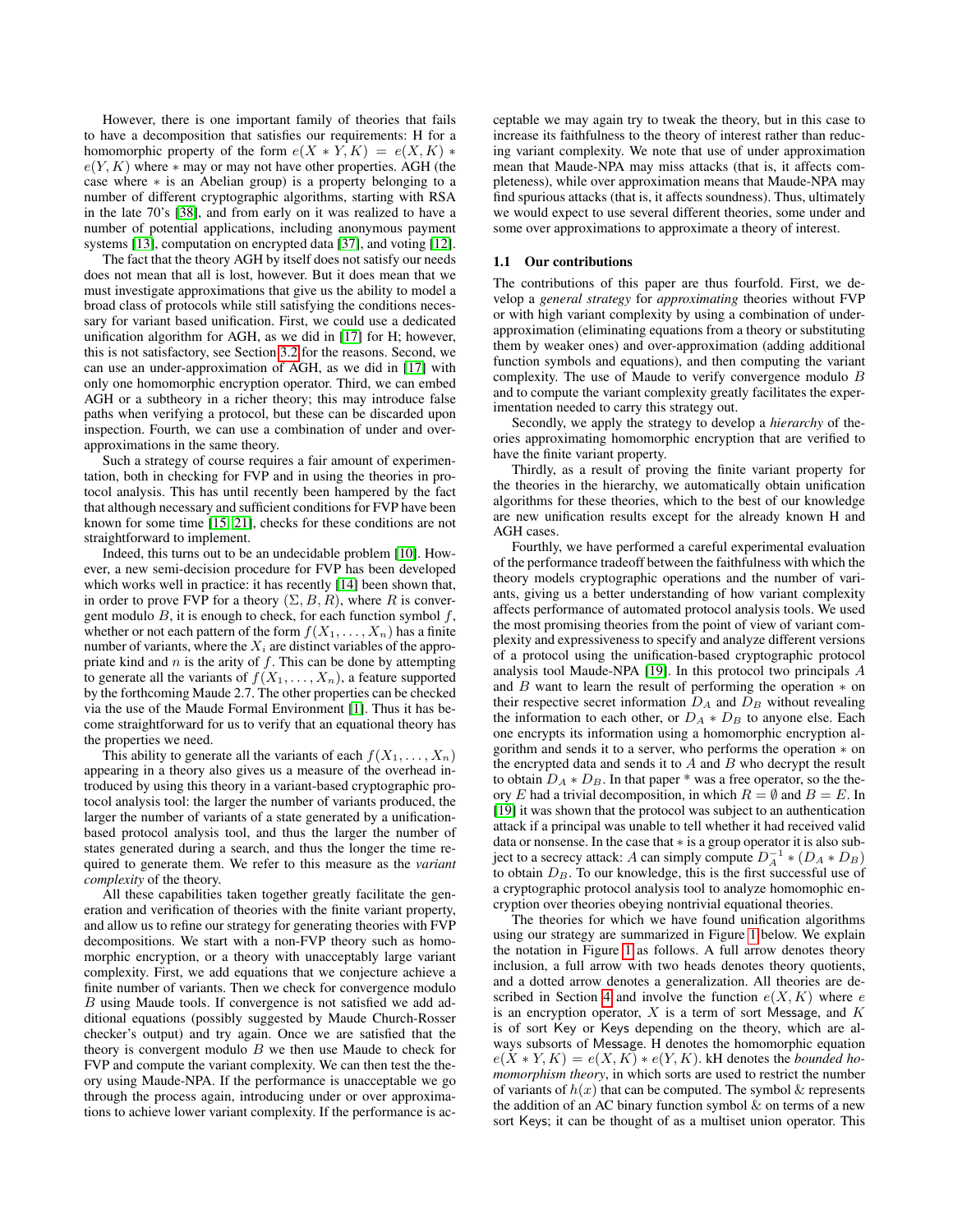

<span id="page-2-0"></span>Figure 1. Relations between the theories discussed in this paper

| <b>Theories</b>                                                                                                                            | <b>Under-Approximation</b>                                     | <b>Over-Approximation</b>                            |  |  |  |  |
|--------------------------------------------------------------------------------------------------------------------------------------------|----------------------------------------------------------------|------------------------------------------------------|--|--|--|--|
| kH                                                                                                                                         | Under approximation of H via bound on message length.          |                                                      |  |  |  |  |
|                                                                                                                                            | No group axioms.                                               |                                                      |  |  |  |  |
| $H_{\&}$                                                                                                                                   | No group axioms.                                               | Over approximation of H via use of multiset of keys. |  |  |  |  |
| $[PGH_{k}, PGAAH_{k}, APGH_{k}, APGAAH_{k}]$                                                                                               | Under approximation of associativity axiom.                    | Over approximation of H via use of multiset of keys. |  |  |  |  |
| 2AGH                                                                                                                                       | Under approximation of H via use of two groups instead of one. |                                                      |  |  |  |  |
|                                                                                                                                            | Under approximation of encryption via bound on number of keys. |                                                      |  |  |  |  |
| 2XORH                                                                                                                                      | Under approximation of H via use of two groups instead of one. | Over approximation of Group Axioms.                  |  |  |  |  |
|                                                                                                                                            | Under approximation of encryption via bound on number of keys. |                                                      |  |  |  |  |
| Note that this is not an over-approximation when the encryption function being modeled is indeed a homomorphism from one group to another. |                                                                |                                                      |  |  |  |  |

<span id="page-2-1"></span>Table 1. Summary of Under and Over approximations w.r.t. AGH

introduces an over approximation if the order of applications of encryption to a message matters. PG adds an inverse  $\hat{(-)}^{-1}$ , a constant 1 and equations making ∗ a *pre-group operator* (unit, inverses, but no associativity, also known as a *loop*, see [\[36\]](#page-10-12) ), while APG makes ∗ an *Abelian pre-group operator* (commutativity, unit, inverses, but no associativity). AA denotes an under approximation of associativity. D denotes the decryption equation  $d(e(X, K), K) = X$ ; this says that the result of decrypting an encrypted message is the original message. 2AGH denotes homomorphic encryption that maps one Abelian group to another:  $e(X *_a Y) = e(X) *_b e(Y)$ . The operators ∗<sup>a</sup> and ∗<sup>b</sup> are *Abelian group operators* (commutativity, unit, inverses, associativity). Notice that, there is no key explicitly defined in 2AGH, since encryption with a specific key is implicitly captured by the definition of the encryption operator e. 2XORH denotes homomorphic encryption over two Xor operators, which is an over approximation of  $2AGH$ . In all cases the axioms  $B$  are either  $B = \emptyset$  or the union of all the equations defining C and AC properties. We also note that in many cases we completed the theory to ensure convergence; these are described in detail in Section [4.](#page-4-0) The superscript number of each theory denotes the "*variant complexity*" and denotes the sum of the number of variants obtained for each function symbol in the theory (excluding constants). If the superscript is  $\infty$ , this means that the theory doesn't have FVP. The details of under approximation and/or over approximation w.r.t. AGH of all theories are given in Table [1.](#page-2-1) The theories with decryption operator are omitted here.

The rest of the paper is organized as follows. In Section [2](#page-2-2) we give the background on term rewriting and variant unification necessary for understanding this paper. In Section [3](#page-3-0) we give the motivation of FVP in terms of cryptographic protocol analysis. In addition we describe related work in unification and apply it to show that none of the possible decompositions of AGH satisfy the necessary conditions for variant unification. In Section [4](#page-4-0) we present the various homomorphic theories we investigated and their properties. In Section [5](#page-7-0) we present the results of performing experiments on several representative theories, using Maude-NPA to analyze protocols specified using these theories. In Section [6](#page-8-0) we conclude and discuss future work.

# <span id="page-2-2"></span>2. Background on Term Rewriting

We follow the classical notation and terminology from [\[41\]](#page-10-13) for term rewriting and from [\[31,](#page-10-14) [32\]](#page-10-15) for rewriting logic and ordersorted notions. We assume an *order-sorted signature* Σ with a finite poset of sorts  $(S, \leq)$  and a finite number of function symbols. We furthermore assume that: (i) each connected component in the poset ordering on sorts has a top sort, and for each  $s \in S$  we denote by [s] the top sort in the component of s; and (ii) for each operator declaration  $f : s_1 \times \ldots \times s_n \to s$  in  $\Sigma$ , there is also a declaration  $f:[{\sf s}_1]\times\ldots\times[{\sf s}_n]\to [{\sf s}].$   $\mathcal{T}_{\Sigma}(\mathcal{X})$  denotes the set of terms for variables X and  $\mathcal{T}_{\Sigma}$  the set of ground terms. We write  $Var(t)$  for the set of variables present in a term  $t$ . The subterm of  $t$  at position  $p$ is  $t|_p$ , and  $t[u]_p$  is the result of replacing  $t|_p$  by u in t. A *substitution* σ is a sort-preserving mapping from a finite subset of X to  $\mathcal{T}_{\Sigma}(\mathcal{X})$ . The identity substitution is  $\iota$ . Application of substitution  $\sigma$  to a term t is denoted  $t\sigma$ .

A  $\Sigma$ -equation is an unoriented pair  $t = t'$ . Given a set B of Σ-equations, order-sorted equational logic induces a congruence relation = B on terms  $t, t' \in \mathcal{T}_{\Sigma}(\mathcal{X})$ ; see [\[32\]](#page-10-15). A set B of  $\Sigma$ equations is *regular* if for each  $t = t'$  in B,  $Var(t) = Var(t')$ . A set B of  $\Sigma$ -equations is *sort-preserving* if for each  $t = t'$  in B and for each substitution  $\sigma$ ,  $t\sigma$  has sort s iff  $t'\sigma$  has sort s. A set B of  $\Sigma$ -equations uses *top-sort variables* if for each  $t = t'$  in B, the sort of each variable in  $Var(t) \cup Var(t')$  is a top sort. For a set B of  $\Sigma$ -equations, a *B*-*unifier* for a  $\Sigma$ -equation  $t = t'$  is a substitution  $\sigma$  s.t.  $\sigma(t) = B \sigma(t')$ . A *complete* set of *B*-unifiers of an equation  $t = t'$  is written  $\dot{CSU}_B(t = \dot{t}')$ . We say  $\dot{CSU}_B(t = t')$  is *finitary* if it contains a finite number of B-unifiers.

A *rewrite rule* is an oriented pair  $l \rightarrow r$ , where  $l \notin \mathcal{X}$ ,  $Var(r) \subseteq Var(l)$ , and  $l, r \in \mathcal{T}_{\Sigma}(\mathcal{X})_s$  for some sort  $s \in S$ . An *(unconditional) order-sorted rewrite theory* is a triple  $(\Sigma, B, R)$ with  $\Sigma$  an order-sorted signature, B a set of  $\Sigma$ -equations, and R a set of rewrite rules. A set R of rules is *sort-decreasing* if for each  $t \to t'$  in R, each sort s, and each substitution  $\sigma, t' \sigma$  has sort s implies to has sort s too. The relation  $\rightarrow_{R,B}$  on  $\mathcal{T}_{\Sigma}(\mathcal{X})$  is defined as:  $t \stackrel{p}{\rightarrow}_{R,B} t'$  (or  $\rightarrow_{R,B}$ ) if p is a non-variable position of  $t, l \to r \in R$ ,  $t|_p = B \sigma(l)$ , and  $t' = t[\sigma(r)]_p$  for some  $\sigma$ .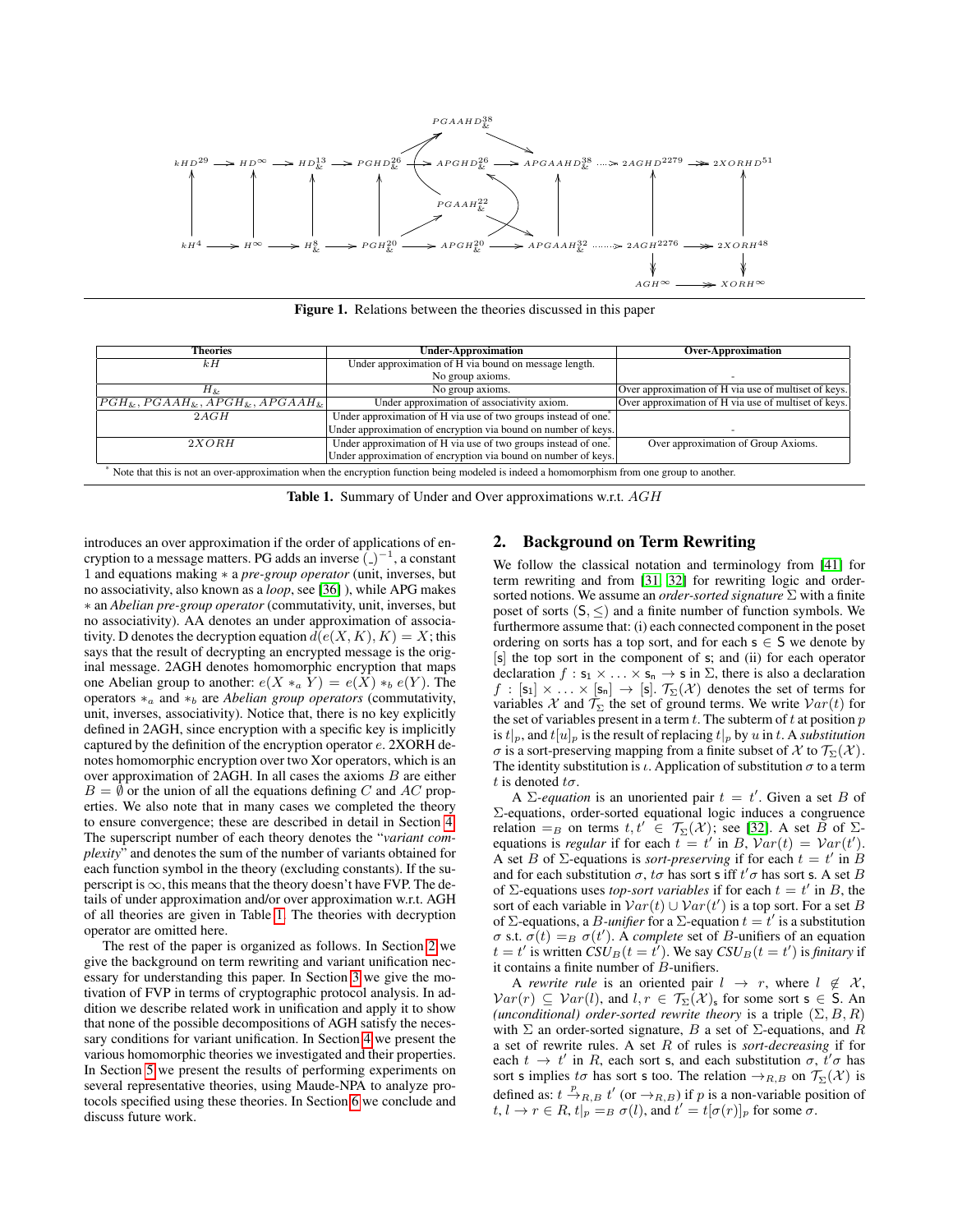A *decomposition*  $(\Sigma, B, R)$  of an equational theory E is a rewrite theory that satisfies the following properties: (i)  $B$  is regular, sort-preserving and uses top-sort variables,  $(ii)$   $B$  has a finitary unification algorithm, and (iii) the rules R are *convergent* modulo B, i.e., sort-decreasing, confluent, terminating, and coherent modulo B.

Given a decomposition  $E = (\Sigma, B, R)$ , a variant of a term t is a pair  $(t', \theta)$  such that  $t'$  is a  $\rightarrow_{R,B}$ -canonical form of the substitution instance  $t\theta$ , i.e., there is a term  $t''$  such that  $t\theta \rightarrow_{R,B}^* t''$ ,  $t''$  is a  $\rightarrow_{R,B}$ -normal form, and  $t' =_B t''$ . A decomposition  $(\Sigma, B, R)$ has the *finite variant property* (FVP) if there is a complete and finite set of variants for each term (see [\[15,](#page-10-6) [21\]](#page-10-10) for details). If a decomposition  $(\Sigma, B, R)$  of an equational theory E has the *finite variant property*, there is an algorithm to compute a finite complete set  $CSU_E(t = t')$  of E-unifiers [\[21\]](#page-10-10).

# <span id="page-3-0"></span>3. Motivation and Related Work

In this section we discuss the related work that precedes and motivates the work in this paper. This is divided into two parts. The first motivates our interest in FVP in terms of its application to cryptographic protocol analysis. The second gives a brief history of work on unification modulo one-sided distributivity that applies to homomorphic encryption and uses these results to show that no decomposition of AGH satisfies all the conditions necessary for the finite variant property, and thus demonstrates the need for other solutions such as theory approximations.

#### 3.1 Motivation

Unification-based cryptographic protocol analysis tools are used to analyze cryptographic protocols in which an attacker interacting with the protocol may cause security properties to be violated. Actions of principals are modeled symbolically using logical variables, and paths through protocols are computed by unifying messages expected by a principal with messages sent by a principal, often modulo some equational theory that describes the properties of the crypto algorithms used.

Any unification technique used in cryptographic protocol analysis must satisfy two properties. First of all, it must behave well with respect to composition, especially of disjoint theories, since cryptographic protocols often combine different algorithms described by different theories. Although methods for combining unification algorithms of disjoint theories are well-known [\[6,](#page-9-7) [40\]](#page-10-16), the solution in the general case is highly nondeterministic and inefficient, so more efficient special algorithms are desirable.

The second property that must be satisfied is a little more subtle, and has to do with the fact that many of the state space reduction techniques used require that terms in the state be in some kind of normal form with respect to the theory  $E$  used. Generally this is expressed by writing  $E$  as a decomposition  $(R, B)$  where  $B$  is regular and has a finitary unification algorithm, and  $R$  is convergent modulo B. This ensures enough stability in normal form representations of terms so that syntactic state space reduction techniques can be applied.

Both the first and second desiderata of unification-based cryptographic can be achieved, if the decomposition  $(R, B)$  has the finite variant property, via variant unification as described in Section [2.](#page-2-2) Since the first step of variant unification requires the computation of all the irreducible variants of each side of the unification problem, and a solution is discarded if a solution makes either side reducible, variant unification guarantees the irreducibility constraint required by state space reduction techniques. Moreover, variant unification behaves well under composition, at least in the area of cryptographic protocol analysis. First of all, the axioms B are relatively few and well-understood. Moreover, if the combination of the two theories also has a finite variant decomposition, then the same finite variant algorithm can be applied as well.

Not surprisingly many tools have followed approaches similar, if not identical, to variant unification. Both Maude-NPA [\[19\]](#page-10-0) and Tamarin [\[39\]](#page-10-3) use variant-based unification explicitly. Indeed support for variant-based unification is being built into Maude 2.7. Moreover, other tools have used approaches that have many features in common with variant-based unification. For example, ProVerif [\[8\]](#page-9-2) (see [\[9,](#page-9-8) Sec. 5]) and OFMC [\[7\]](#page-9-1) (see [\[33,](#page-10-17) Sec. 10]) both compute the variants of protocol rules, modulo the free theory for ProVerif, and modulo the free theory or AC for OFMC. This has the effect of computing the variants of both sides of the unification problem. More recently, variants have been applied to expanding the capacity of ProVerif to deal with AC theories. Thus, in [\[26\]](#page-10-2) Küsters and Truderung implement a special case of the exclusive-or theory in the ProVerif tool by expressing it as a rewrite theory with the finite variant property with respect to the free theory ( $E = \emptyset$ ) and computing variants that are unified syntactically. This requires some restrictions on the syntax of the protocol, however. Similar approaches have been applied by Küsters and Truderung for modular exponentiation [\[25\]](#page-10-1), and Arapinis et al. [\[3\]](#page-9-0) for commuting encryption and AC theories.

Variant-based unification does have some drawbacks, however. First of all, it can be inefficient for theories of high variant complexity. This can be mitigated by the use of *asymmetric unification* [\[16\]](#page-10-18), in which only the variants of the right-hand side of a unification problems are computed, and irreducibility constraints are also enforced only on the right-hand sides. This requires the use of specialized asymmetric unification algorithms, so combination is no longer as straightforward, but it is still possible to apply the state space reduction techniques, and efficiency gains, as shown in [\[16\]](#page-10-18), can be dramatic.

A more serious problem arises when a theory of interest fails to have an FVP decomposition at all. Fortunately, most theories of interest to cryptographic protocol analysis are FVP with respect to a decomposition in which  $B$  is either the empty theory or  $AC$ . However, there is one notable exception, the theory of encryption homomorphic over another operator, that is  $e(X * Y, K) =$  $e(X, K) * e(Y, K)$  where  $*$  is an operator that may have some other equational properties, shown not to satisfy FVP when the homomorphic equation is in  $R$  by Comon and Delaune in [\[15\]](#page-10-6). Comon and Delaune consider the case in which e has only one argument and ∗ is exclusive-or, but their case can be considered as corresponding to a degenerate case of e with two arguments, in which only one key is used. Moreover, their counterexamples apply to any sub theory of the theory they use for ∗, including the Abelian group theory, AC, and the free theory.

Comon and Delaune prove their result by producing counterexamples to a property that they show to be equivalent to FVP. However, it is also easy to produce direct counter examples. Assuming that the distributive equation is oriented as the rewrite rule  $e(X * Y) \to e(X) * e(Y)$ , then the irreducible variants of  $e(Z)$ are  $[(e(Z), i), (e(Z_1) * e(Z_2), {Z \mapsto Z_1 * Z_2}), \dots]$ . If the equation is oriented as  $e(X) * e(Y) \to e(X * Y)$ , then the variants of  $e(Z*W)$  are  $[(e(Z*W), \iota), (e(e(Z_1*W_1)), \{Z \mapsto e(Z_1), W \mapsto$  $e(W_1)\}, \ldots$ .

## <span id="page-3-1"></span>3.2 Related Work in Equational Unification and its Application to Decompositions of AGH

Equational theories that include a homomorphic property appear in many applications, and thus there is a long history of research on unification in this area. As in Comon and Delaune, the homomorphic operator under consideration generally has only one argument. However, as shown before, this theory can be considered as apply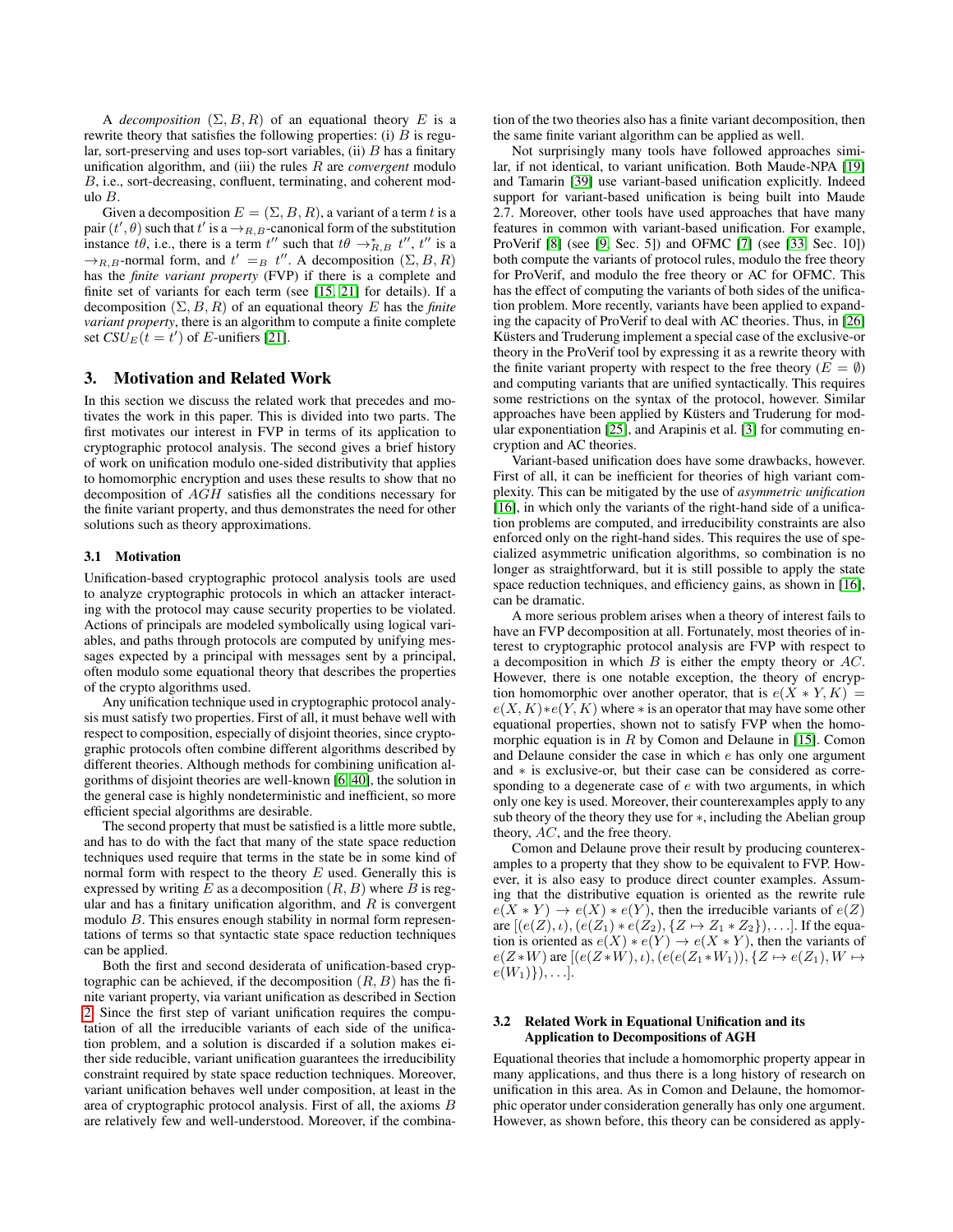ing to a degenerate case of homomorphic encryption in which only one key is used and so is still relevant.

The earliest work on homomorphic theories is by Tiden and Arnborg [\[42\]](#page-10-19) who gave a unification algorithm modulo the theory of one-sided distributivity:<sup>[1](#page-4-1)</sup>  $x * (y + z) = (x * y) + (x * z)$ . The complexity of their algorithm is exponential. A polynomial-time algorithm for unifiability (existence of a unifier) modulo this theory was developed by Marshall [\[29,](#page-10-20) [30\]](#page-10-21). An alternative unification algorithm using a very different approach was developed by Hai Lin in his dissertation [\[2,](#page-9-9) [27\]](#page-10-22). This algorithm for the equational property  $e(X * Y, K) = e(X, K) * e(Y, K)$  in which  $*$  is a free operator was implemented in Maude-NPA and several protocols were tested [\[17\]](#page-10-9).

Theories of homomorphisms of the form  $e(x*y) = e(x)*e(y)$ , where the ∗ operator has additional properties, were first considered by Nutt [\[35\]](#page-10-23) and also by Baader [\[4,](#page-9-10) [5\]](#page-9-11). The unification problem is decidable when ∗ is an Abelian group [\[4\]](#page-9-10) and undecidable when ∗ only has the associative and commutative properties [\[34\]](#page-10-24). The decidability results were extended to one-sided distributivity in [\[23,](#page-10-25) [24\]](#page-10-26). Liu in [\[28\]](#page-10-27) gives a dedicated algorithm for the case in which ∗ is exclusive-or.

We make use of all these previous results to study the decompositions of AGH and show that none of them meet our needs. We give the equations for AGH below (ignoring equations needed to complete the theory for coherence):

<span id="page-4-2"></span>
$$
(x * y) * z = x * (y * z)
$$
(1)  
\n
$$
x * y = y * x
$$
(2)  
\n
$$
x * 1 = x
$$
(3)  
\n
$$
x * (x)^{-1} = 1
$$
(4)  
\n
$$
e(1) = 1
$$
(5)  
\n
$$
e(x * y) = e(x) * e(y)
$$
(6)

We note that although unification modulo AGH itself is finitary, this does not help us for variant-based unification, since AGH is not regular. Indeed, because of the need for regularity of B (without it a convergent decomposition becomes practically impossible), Eq. [4](#page-4-2) must be in R for any decomposition  $(\Sigma, B, R)$ . Moreover, because commutativity can not be written as a rewrite rule, and because unification modulo associativity without commutativity is not finitary, Eqs. [1](#page-4-2) and [2](#page-4-2) must be in B.

We also know that if Eq. [6](#page-4-2) is in  $R$ , then the decomposition will fail to have the finite variant property, as we have noted earlier. Thus the only choices left for B are  $B_1 = \{1, 2, 3, 5, 6\}, B_2 =$  $B_1 = \{1, 2, 3, 5, 6\}, B_2 =$  $B_1 = \{1, 2, 3, 5, 6\}, B_2 =$  $B_1 = \{1, 2, 3, 5, 6\}, B_2 =$  $B_1 = \{1, 2, 3, 5, 6\}, B_2 =$  $B_1 = \{1, 2, 3, 5, 6\}, B_2 =$  $B_1 = \{1, 2, 3, 5, 6\}, B_2 =$  $B_1 = \{1, 2, 3, 5, 6\}, B_2 =$  $B_1 = \{1, 2, 3, 5, 6\}, B_2 =$  $B_1 = \{1, 2, 3, 5, 6\}, B_2 =$  $B_1 = \{1, 2, 3, 5, 6\}, B_2 =$  $\{1, 2, 6\}, B_3 = \{1, 2, 5, 6\}, \text{ and } B_4 = \{1, 2, 3, 6\}.$  $\{1, 2, 6\}, B_3 = \{1, 2, 5, 6\}, \text{ and } B_4 = \{1, 2, 3, 6\}.$  $\{1, 2, 6\}, B_3 = \{1, 2, 5, 6\}, \text{ and } B_4 = \{1, 2, 3, 6\}.$  $\{1, 2, 6\}, B_3 = \{1, 2, 5, 6\}, \text{ and } B_4 = \{1, 2, 3, 6\}.$  $\{1, 2, 6\}, B_3 = \{1, 2, 5, 6\}, \text{ and } B_4 = \{1, 2, 3, 6\}.$  $\{1, 2, 6\}, B_3 = \{1, 2, 5, 6\}, \text{ and } B_4 = \{1, 2, 3, 6\}.$  $\{1, 2, 6\}, B_3 = \{1, 2, 5, 6\}, \text{ and } B_4 = \{1, 2, 3, 6\}.$  $\{1, 2, 6\}, B_3 = \{1, 2, 5, 6\}, \text{ and } B_4 = \{1, 2, 3, 6\}.$  $\{1, 2, 6\}, B_3 = \{1, 2, 5, 6\}, \text{ and } B_4 = \{1, 2, 3, 6\}.$  $\{1, 2, 6\}, B_3 = \{1, 2, 5, 6\}, \text{ and } B_4 = \{1, 2, 3, 6\}.$  $\{1, 2, 6\}, B_3 = \{1, 2, 5, 6\}, \text{ and } B_4 = \{1, 2, 3, 6\}.$  Unification for  $B_1$  and  $B_2$  is known to be undecidable [\[34\]](#page-10-24). The theories  $B_3$  and  $B_4$  have not been as well studied, but we note that the problems  $e(x) = x$  and  $x * x = x$  have nonfinitary solutions for  $B_3$  and  $B_4$  respectively. For the former, the set of mgu's is  $\{x \to 1, x \to$  $1 * 1, \ldots$ ; for the latter it is  $\{x \to e(1), x \to e(e(1)), \ldots\}$ .

# <span id="page-4-0"></span>4. FVP Theories of Homomorphic Encryption

In this section we present all the theories mentioned in Figure [1.](#page-2-0) Theories kH and kHD are presented in Section [4.1.](#page-4-3) Theories  $H_{\&}$ and  $HD_{\&}$  are presented in Section [4.2.1.](#page-5-0) Theories  $PGH_{\&}$ ,  $PGHD_{\&}$ ,  $PGAAH_{\&}$  and  $PGAAHD_{\&}$  are presented in Section [4.2.2.](#page-5-1) Theories  $APGH_{\&}$ , APGHD<sub> $\&$ </sub>, APGAAH<sub> $\&$ </sub> and APGAAHD<sub> $\&$ </sub> are presented in Section [4.2.3.](#page-6-0) Theories 2AGH and 2AGHD are presented in Section [4.3.1,](#page-6-1) and 2XORH in Section [4.3.2](#page-7-1) . Since these theories all have FVP, they could often be combined with other theories,

which is another great benefit of our approach. All the theories are based on the following homomorphic theory.

**Definition 1.** The homomorphic theory is defined as  $T_H$  =  $(\Sigma_H, \emptyset, R_H)$ . The signature  $\Sigma_H$  is defined by sorts {Key, Msg} with the subsort relation Key  $<$  Msg. The set  $R_H$  of rules contains only the following rule, which is a variation of Equation [\(6\)](#page-4-2), where  $X, Y$  are of sort Msg and K is of sort Key:

<span id="page-4-4"></span>
$$
e(X * Y, K) \rightarrow e(X, K) * e(Y, K) \tag{7}
$$

We also note that, given an order of the rules  $R$  of a decomposition  $(\Sigma, B, R)$ , there is a fixed minimal set of variants that can be determined. We use this to introduce the notion of *variant complexity*, which can be used as a rough metric of the complexity inherent in using a particular theory.

**Definition 2.** For  $E = (\Sigma, B, R)$ , and a total order  $\lt$  on the rules in R, the *variant complexity*, written  $vc(E, <)$ , provides the number of variants generated for all the terms, i.e.,  $vc(E)$  = number of variants generated for all the terms, i.e.,  $vc(E) = \sum_{f \in \Sigma} v(f)$ , where  $v(f)$  is the cardinality of the complete and finite set of variants of  $f(v_1, \ldots, v_n)$  where  $v_1, \ldots, v_n$  are distinct variables.

We will often refer to  $vc(E)$  instead of  $vc(E, <)$  when using variant complexity as a metric.

**Example 1.** Consider the theory with sorts  $\{Msg, Key\}$ , operators  $e : Msg \times Key \rightarrow Msg, d : Msg \times Key \rightarrow Msg$  and rule  $d(e(X, K), K) = X$ , where X is of sort Msg, and K is of sort  $Key$ . The variant complexity of this theory is 3, since the term  $e(X, K)$  has 1 variant:  $(e(X, K), \iota)$  and the term  $d(X, K)$  has 2 variants:  $(d(X, K), \iota)$  and  $(X_1, \{X \rightarrow e(X_1, K_1), K \rightarrow K_1\}),$ with  $X, X_1$  of sort Msg and  $K, K_1$  of sort Key.

#### <span id="page-4-3"></span>4.1 Theory of Bounded Homomorphism

First, we define the equational theory for bounded homomorphism by using a new sort SingleMsg, which is a subsort of Msg. The theory T*kH* obtained is convergent and have the FVP. Indeed,  $vc(T_{kH}) = 4.$ 

Definition 3. The bounded homomorphic theory is defined as  $T_{kH} = (\Sigma_{kH}, \hat{\theta}, \widehat{R_H}^k)$  for k the bound. The signature  $\Sigma_{kH}$  is defined by adding sort SingleMsg to the previous sorts Msg and Key with the subsort relation Key < SingleMsg < Msg. The signature Σ*kH* contains an overloaded definition of the encryption operator, i.e., e : SingleMsg  $\times$  Key  $\rightarrow$  SingleMsg and  $e$  : Msg  $\times$  Key  $\rightarrow$  Msg.

The equation [\(7\)](#page-4-4) of  $R_H$  is replaced in  $\widehat{R_H}^k$  by the following rules: for all  $1 < j \leq k$ , add  $e(S_1 * \cdots * S_j, K) \rightarrow e(S_1, K) *$  $\cdots * e(S_j, K)$  to  $\widehat{R_h}^k$ , where K is a variable of sort Key, and  $S_1, \ldots, S_k$  are variables of sort SingleMsg. For  $k = 3$ , the set of equations in  $\widehat{R}_{H}^{3}$  is:

$$
e(S_1 * S_2, K) \to e(S_1, K) * e(S_2, K)
$$
  

$$
e(S_1 * S_2 * S_3, K) \to e(S_1, K) * e(S_2, K) * e(S_3, K)
$$

<span id="page-4-5"></span>Example 2. Consider the following unification problem:

$$
X:\mathsf{Msg}*Y:\mathsf{Msg} = ?
$$

 $e(data(A:\texttt{Name}, r';\texttt{Fresh}) * data(B:\texttt{Name}, r';\texttt{Fresh}), K:\texttt{Key})$ 

in the theory  $T_{3H}$ , where  $data$ : Name  $\times$  Fresh  $\rightarrow$  Data is an additional operator that generates principle's secrets, and we assume the subsort relation Data < SingleMsg. We get the following unifier by variant based unification:

<span id="page-4-1"></span><sup>&</sup>lt;sup>1</sup>Note: in this theory the operation + corresponds to our use of  $*$  and  $*$ corresponds to our use of e.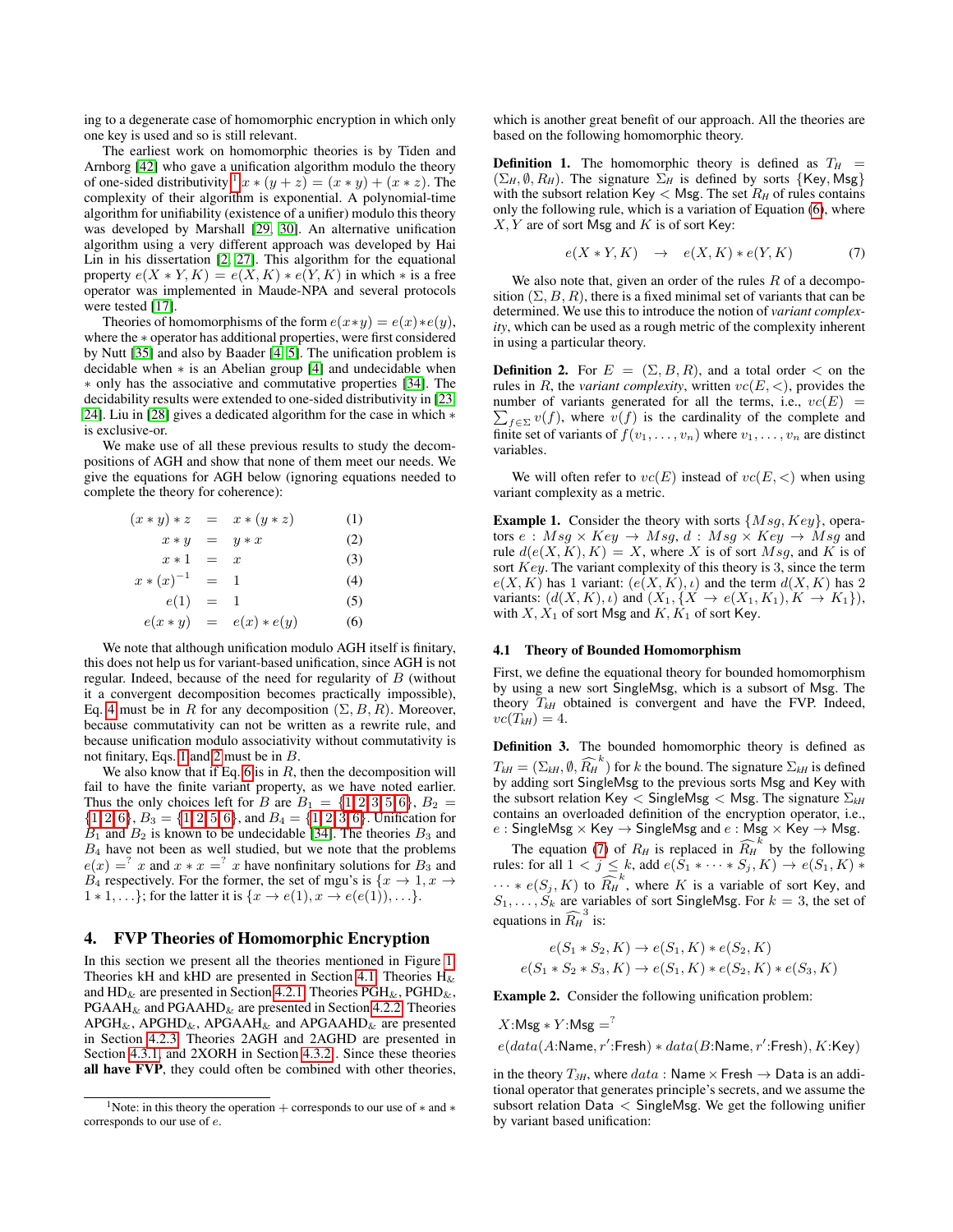${X \mapsto e(data(A1:Name, r1:$ Fresh),  $K1:$ Key),  $Y \mapsto e(data(B1:\textsf{Name}, r1:\textsf{Fresh}), K1:\textsf{Key}),$ A:Name  $\mapsto$  A1:Name,  $r'$ :Fresh  $\mapsto r1$ :Fresh,  $B:\mathsf{Name} \mapsto B1:\mathsf{Name},$  $K : \mathsf{Key} \mapsto K1:\mathsf{Key}$ 

We can extend the theory  $T_{kH}$  by adding a decryption operator and the equations capturing the encryption/decryption cancellation properties.

Definition 4. The bounded homomorphic theory with decryption is defined as  $T_{kHD} = (\sum_H \cup \sum_{b\in C} \emptyset, \widehat{R_H}^k \cup R_{Dec} \cup R_{kH-Dec}).$  $\Sigma_{Dec}$  contains the overloaded decryption operator  $d$  : Msg  $\times$ Key  $\rightarrow$  Msg, d: SingleMsg  $\times$  Key  $\rightarrow$  SingleMsg. The encryption/decryption cancellation properties are captured by the equations  $R_{Dec}$ , where X is of sort Msg and K is of sort Key:

$$
e(d(X, K), K) \to X \qquad d(e(X, K), K) \to X
$$

Equations R*kH-Dec* capture the homomorphic property of the decryption operation, and are added for the theory to be convergent. The equations for bound  $k = 3$  are as follows:

$$
d(S_1 * S_2, K) \to d(S_1, K) * d(S_2, K)
$$
  

$$
d(S_1 * S_2 * S_3, K) \to d(S_1, K) * d(S_2, K) * d(S_3, K)
$$

## 4.2 Homomorphic Theories: Theory of Homomorphic Encryption with a Multiset of Keys

Since neither AGH nor H have the FVP, we have extended H with a new presentation of  $e(M, K)$  built on top of a new symbol  $\&$ , which is associative and commutative (AC), and keeps all the keys used for homomorphic encryption in a multiset. Since nested encryptions with the same subset of keys can be flattened using AC, this theory admits the FVP. But one side effect is that the order of applications of encryption to a message become immaterial. This is not a standard property of encryption, homomorphic or not, so in most cases, the multiset AC axioms are over approximations that are used to get the finite variant property. The soundness (i.e., any attacks found are real attacks) is lost since the over approximation may introduce spurious attacks, but they can be discarded upon inspection. Also, we note that there are a few cases, such as Distributed ElGamal [\[11\]](#page-9-12), in which encryption does satisfy this multiset condition, so this may be useful for reasoning about an additional class of crypto-algorithms as well.

In this section, we first introduce the theory  $T_{H_{\&}}$ , which is consists of homomorphic encryption over a free operator and using a multiset of keys. This theory is convergent and has the FVP. Indeed,  $vc(T_{H_{\&}}) = 8$ .

 $T_{H<sub>k</sub>}$  is then enriched with group operators and axioms. Since the FVP is lost again when adding the full group axioms due to the fact that confluence required an infinite number of extra rules, associativity is approximated by a sub-theory. We call a group without associativity a *pre-group*. The theory  $T_{PGH_{\&}}$ , which is obtained by extending the  $T_{H_{\&}}$  to homomorphic encryption over a pre-group operator is convergent and has the FVP. Indeed,  $vc(T_{PGH_{\&}})=20.$ 

 $T_{H_{\&}}$  is then further enriched with Abelian group operators and axioms. Again, associativity is approximated. The theory  $T_{APGH_{\&}}$ , which is obtained by extending the  $T_{H_{\&}}$  to homomorphic encryption over an Abelian pre-group operator is convergent and has the FVP. Indeed, the variant complexity is  $vc(T_{APGH_{\kappa}}) = 20$ .

#### <span id="page-5-0"></span>4.2.1 Theory of Homomorphic Encryption over a Free **Operator**

Definition 5. The theory for homomorphic encryption with a multiset of keys is defined as  $T_{H_{\&}} = (\Sigma_{H_{\&}}, B_{H_{\&}}, R_{H_{\&}})$ . The signature  $\Sigma_{H_{\&}}$  is defined by sorts {Key, Keys, Msg} with the subsort relation Key  $<$  Keys, Keys  $<$  Msg, and operators  $\rightarrow$  : Msg  $\times$  Msg  $\rightarrow$ Msg,  $\&$  : Keys  $\times$  Keys  $\rightarrow$  Keys, and  $e$  : Msg  $\times$  Keys  $\rightarrow$  Msg, where  $-\ast$  is a free operator, which can be understood as list concatenation operator,  $\&$  denotes a multiset union operator that is associative and commutative, and e denotes message encryption. The axioms  $B_{H_{\&}}$  are AC for  $\&$ . There are five equations defined in  $R_{H_{\&}}$ .

<span id="page-5-3"></span><span id="page-5-2"></span>
$$
e(X, U) * e(Y, U) \to e(X * Y, U)
$$
\n<sup>(8)</sup>

$$
e(e(X, V), U) \to e(X, U \& V)
$$
\n<sup>(9)</sup>

$$
e(X, U \& V) * e(Y, U) \rightarrow e(e(X, V) * Y, U)
$$
\n<sup>(10)</sup>

$$
e(X, U) * e(Y, U \& V) \rightarrow e(X * e(Y, V), U)
$$
\n<sup>(11)</sup>

$$
e(X, U \& V) * e(Y, U \& W) \rightarrow e(e(X, V) * e(Y, W), U) \quad (12)
$$

where  $X, Y$  are variables of sort Msg, and  $U, V, W$  are variables of sort Keys. The equation [\(8\)](#page-5-2) is the reversed version of [\(7\)](#page-4-4). The equation [\(9\)](#page-5-3) captures the property that a nested encryption is simplified into an encryption with a multiset of keys. The remaining equations describe the homomorphic property of an encryption with respect to a multiset of keys, and are added for confluence of the theory.

The unification problem of Example [2](#page-4-5) returns the same unifiers with this new theory  $T_{H_{\&}}$  as with the previous theory  $T_{kH}$ .

The extension of  $T_{H_{\&}}$  with a decryption operator is denoted  $T_{HD_{\&}}$ . The theory obtained is convergent and has the FVP (  $vc(\hat{T}_{HD_{\&}})=13$ ).

**Definition 6.** The theory  $T_{HD_{\&}}$  is defined by extending  $T_{H_{\&}}$  with a decryption operator d : Msg  $\times$  Keys  $\rightarrow$  Msg together with additional equations  $R_{H_{\&}}$ - $Dec$  which describe encryption/decryption cancellation properties with respect to a multiset of keys:

$$
d(e(X, U), U) \to X
$$
  
\n
$$
d(e(X, U \& V), U) \to e(X, V)
$$
  
\n
$$
d(e(X, U), U \& W) \to d(X, W)
$$
  
\n
$$
d(e(X, U \& V), U \& W) \to d(e(X, V), W)
$$

with  $X$  of sort Msg, and  $U, V, W$  of sort Keys.

#### <span id="page-5-1"></span>4.2.2 Theory of Homomorphic Encryption over a Pre-Group

In this section, we extend  $T_{H_{\&}}$  to be an homomorphic encryption over a pre-group. For the reason that we mentioned before, associativity is under approximated by a sub-associativity theory.

Definition 7. The pre-group theory is defined as  $T_{PG} = (\Sigma_{PG}, \emptyset, R_{PG})$ . There is only one sort Msg, and three group operators  $\{-*,-^{-1},1\}$ , where  $-*$  : Msg  $\times$  Msg  $\rightarrow$  Msg is the group operator,  $-1$ : Msg  $\rightarrow$  Msg generates the inverse of an element and the constant 1 is the identity. The equations R*PG* contains all group axioms except associativity, where  $X$  is a variable of sort Msg:

$$
X * 1 \to X \qquad 1 * X \to X \qquad X * X^{-1} \to 1
$$
  

$$
X^{-1} * X \to 1 \qquad (X^{-1})^{-1} \to X \qquad 1^{-1} \to 1
$$

Definition 8. The theory for homomorphic encryption with a multiset of keys over pre-group is defined as  $T_{PGH_{\&}} = (\Sigma_{H_{\&}} \cup$  $\Sigma_{PG}, B_{H_{\&}}, R_{PGH_{\&}}$ , where  $R_{PGH_{\&}} = R_{PG} \cup R_{H_{\&}} \cup R_{PGH_{\&}}$ -Aux. The following set of equations  $R_{PGH_{\&}Aux}$  is added to complete the theory:

$$
e(1, U) \to 1 \qquad (e(X, U))^{-1} \to e(X^{-1}, U)
$$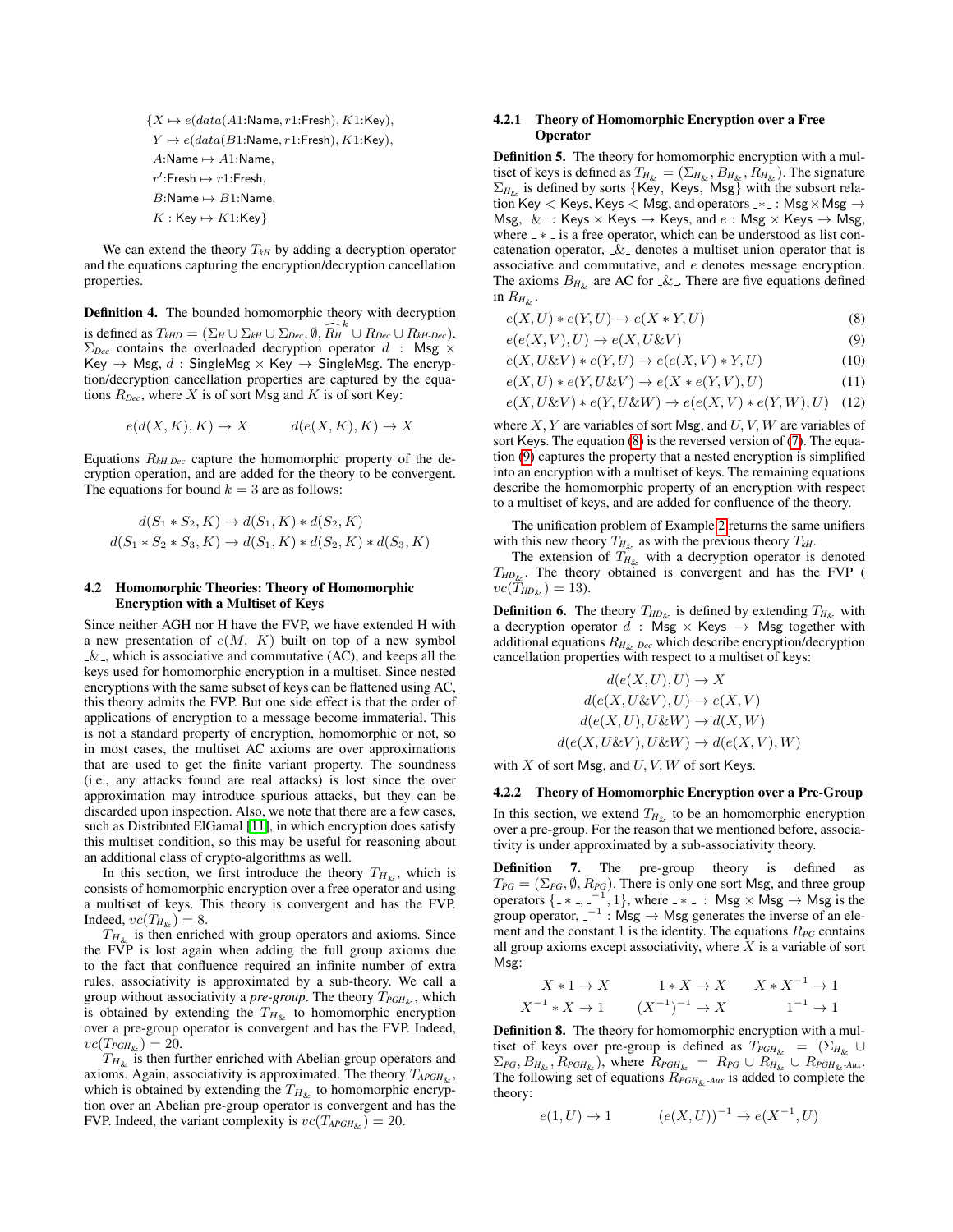with  $X$  of sort Msg and  $U$  of sort Keys.

Example 3. Recall the unification problem in Example [2,](#page-4-5) with an instance of theory  $T_{PGH_{\&}}$ , we get all the unifiers in Example 1 together with the following unifiers:

$$
\{X \mapsto e(data(A1, r1) * data(B1, r1), K1),
$$
  
\n
$$
Y \mapsto 1, A \mapsto A1, r' \mapsto r1, B \mapsto B1, K \mapsto K1\}
$$
  
\n
$$
\{X \mapsto 1, Y \mapsto e(data(A1, r1) * data(B1, r1), K1),
$$
  
\n
$$
A \mapsto A1, r' \mapsto r1, B \mapsto B1, K \mapsto K1\}
$$

*Adding associativity approximation to* T*PG.* Although the theory T*PG* defines a group without associativity, we can provide several sound approximations of associativity by adding a subtheory of the full associativity theory. This is an under approximation and the completeness (i.e., if there is an attack, an attack will be found) is lost since there may be attacks that can show up with full associativity theory but cannot be found with a sub-associativity theory. Here we introduce one of the possible sub-associativity theories as an example to illustrate this approach. The associativity approximation below captures the property that a term of sort Nonce can be canceled by its inverse when they are in the two separate ends of a sequence of terms of sort Msg.

Definition 9. The theory for a pre-group with associativity approximation  $T_{PGAA}$  is defined as  $T_{PGAA} = (\Sigma_{PG} \cup \{\text{None}\}, \emptyset, R_{PG} \cup \$  $R_{PGA}$ ). We assume the subsort relation Nonce  $\langle$  Msg. The subassociativity axioms  $R_{PGA}$  are specified as follows, where  $X$  is a variable of sort Msg and  $N$  is a variable of sort Nonce:

$$
(N^{-1} * X) * N \to X \qquad N * (X * N^{-1}) \to X
$$
  

$$
(N * X) * N^{-1} \to X \qquad N^{-1} * (X * N) \to X
$$

*Remark* 1*.* Notice that, in order to get a sound sub-associativity approximation, it is crucial to take advantage of the order-sorted type structure.

We can also add associativity approximation to the theory of homomorphic encryption over a pre-group by combining  $T_{PGH_{\&}}$ with T*PGAA*.

**Definition 10.** Combining the theories  $T_{PGH_{\kappa}}$  and  $T_{PGAA}$ , we obtained the theory  $T_{PGAAH_{\&}} = T_{PGH_{\&}} \cup T_{PGAA}$ .

We can also extend  $T_{PGH_{\lambda_r}}$  by adding a decryption operator, and/or associativity approximations, keeping FVP.

**Definition 11.** The theory  $T_{PGHD_{\&}}$  is defined by extending the theory  $T_{PGH_{\&}}$  with the decryption operator  $d$  : Msg  $\times$  Keys  $\rightarrow$ Msg, together with the equation  $R_{H_{\&}}$ - $D_{ec}$  introduced in Definition 5, and the auxiliary equation  $d(1, U) = 1$ .

Definition 12. Adding the same associativity approximation to  $T_{PGHD_{\&}}$ , we obtain the theory  $T_{PGAAHD_{\&}} = T_{PGHD_{\&}} \cup T_{PGAA}$ .

#### <span id="page-6-0"></span>4.2.3 Theory of Homomorphic Encryption over an Abelian Pre-Group

We further approximate the theory AGH by adding a commutative axiom to the binary group operator in the pre-group. This provides a theory for homomorphic encryption over an Abelian pre-group.

**Definition 13.** The theory of Abelian pre-groups  $T_{APG} = (\Sigma_{APG},$  $B_{APG}, R_{APG}$ ) is obtained from the theory of pre-group  $T_{PG}$  by just adding as axioms  $B_{APG}$  the commutativity equation  $X * Y = Y * X$ . Because of commutativity, the rules  $1*X \rightarrow X$  and  $X*X^{-1} \rightarrow 1$ in T*PG* become redundant.

We can similarly provide a sound approximation of associativity by adding a subtheory of the full associativity theory. Here again, we introduce an Abelian pre-group with sub-associativity theory as an example to illustrate this approach.

Definition 14. The theory for an Abelian pre-group with associativity approximation  $T_{APGAA}$  is defined as  $T_{APGAA} = (\Sigma_{APG} \cup$  ${Nonce}, B_{APG}, R_{APG} \cup R_{APGAA}$ ). We assume the subsort relation Nonce < Msg. The sub-associativity rules R*APGAA* are specified as follows:

$$
(N^{-1} * X) * N \to X \qquad (N * X) * N^{-1} \to X
$$

with  $X$  of sort Msg and  $N$  of sort Nonce.

Definition 15. The theory of homomorphic encryption with a multiset of keys over an Abelian pre-group is defined as  $T_{APGH_{k_r}} =$  $(\Sigma_{H_{\&}} \cup \Sigma_{APG}, B_{APGH_{\&}}, R_{PGH_{\&}} \cup R_{PGH_{\&}Aux})$ . The axioms  $B_{APGH_{\&}}$ define the commutativity property of  $-\times$  and AC of  $\&$ .

Example 4. For the unification problem in Example [2,](#page-4-5) with an instance of the theory  $T_{APGH_{\kappa}}$ , we find the unifiers described in Example 2, together with the following unifier:

> ${X \mapsto e(data(B1:Name, r1:$ Fresh),  $K1:$ Key),  $Y \mapsto e(data(A1:\text{Name}, r1:\text{Fresh}), K1:\text{Key}),$  $A:$ Name  $\mapsto A1:$ Name,  $r'$ :Fresh  $\mapsto r1$ :Fresh,  $B:$ Name  $\mapsto B1:$ Name,  $K :$  Key  $\mapsto K1:$ Key}

We can extend  $T_{APGH_{\&}}$  by adding a decryption operator, and associativity approximations. Both extensions have the FVP.

**Definition 16.**  $T_{AFGHD_{\&}}$  is obtained by adding decryption operator  $d : \mathsf{Msg} \times \mathsf{Keys} \to \mathsf{Msg}$  to the signature of  $T_{APGH_{\&}}$ , together with the set of encryption/decryption cancellation equations  $R_{H_{\&} \cdot Dec}$  in Definition 5, and together with the auxiliary equation  $d(1, U) = 1$ .

We can similarly add associativity approximation to the theory of homomorphic encryption with a multiset of keys over an Abelian pre-group. By Combining the theories T*APGH*& with T*APGAA*, we get the theory of homomorphic encryption with a multiset of keys over Abelian pre-group with associativity approximation, which is defined as:  $T_{APGAAH_{\&}} = T_{APGH_{\&}} \cup T_{APGAA}$ .

Adding the same associativity approximation to  $T_{APGHD⊂>x$ , we obtain the theory  $T_{APGAAHD_{\&}} = T_{APGHD_{\&}} \cup T_{APGAA}$ .

#### 4.3 Homomorphic Theories: Theory of Homomorphic Encryption over Two Groups

In this section, we introduce theories of homomorphic encryption over two different groups. Since this is essentially a function mapping from one group to another, it does not have recursive calls, allowing the theories to have the FVP.

We first introduce the theory  $T_{2AGH}$ , which defines homomorphic encryption over two Abelian groups. This theory is defined based on the decomposition of an Abelian group by Lankford [\[22\]](#page-10-28), which was proved to have FVP by [\[15,](#page-10-6) [21\]](#page-10-10). The theory T*AG* has the FVP. Indeed,  $vc(T_{2AGH}) = 2276$ .

Notice that the variant complexity of the theory  $T_{2AGH}$  is really high. To achieve a lower variant complexity, we introduce the theory T*2XORH*, which defines a homomorphic encryption over two Exclusive-or(Xor) theories. This is an over approximation of homomorphic encryption over two Abelian groups. The variant complexity of this theory is much lower, indeed,  $vc(T_{2XORH}) = 48$ .

## <span id="page-6-1"></span>4.3.1 Theory of Homomorphic Encryption over Two Abelian Groups

**Definition 17.** The theory of Abelian groups is defined as  $T_{AG}$  =  $(\Sigma_{AG}, B_{AG}, R_{AG})$ . The signature  $\Sigma_{AG}$  is defined by sort AG and the set of Abelian-group operators

\*  $: AG \times AG \rightarrow AG$   $^{-1}: AG \rightarrow AG$   $1: \rightarrow AG$ 

The axioms B*AG* are associativity and commutativity axioms for ⊥ ∗ <sub>-</sub> .The set of rules  $R_{AG}$  define all other Abelian group axioms: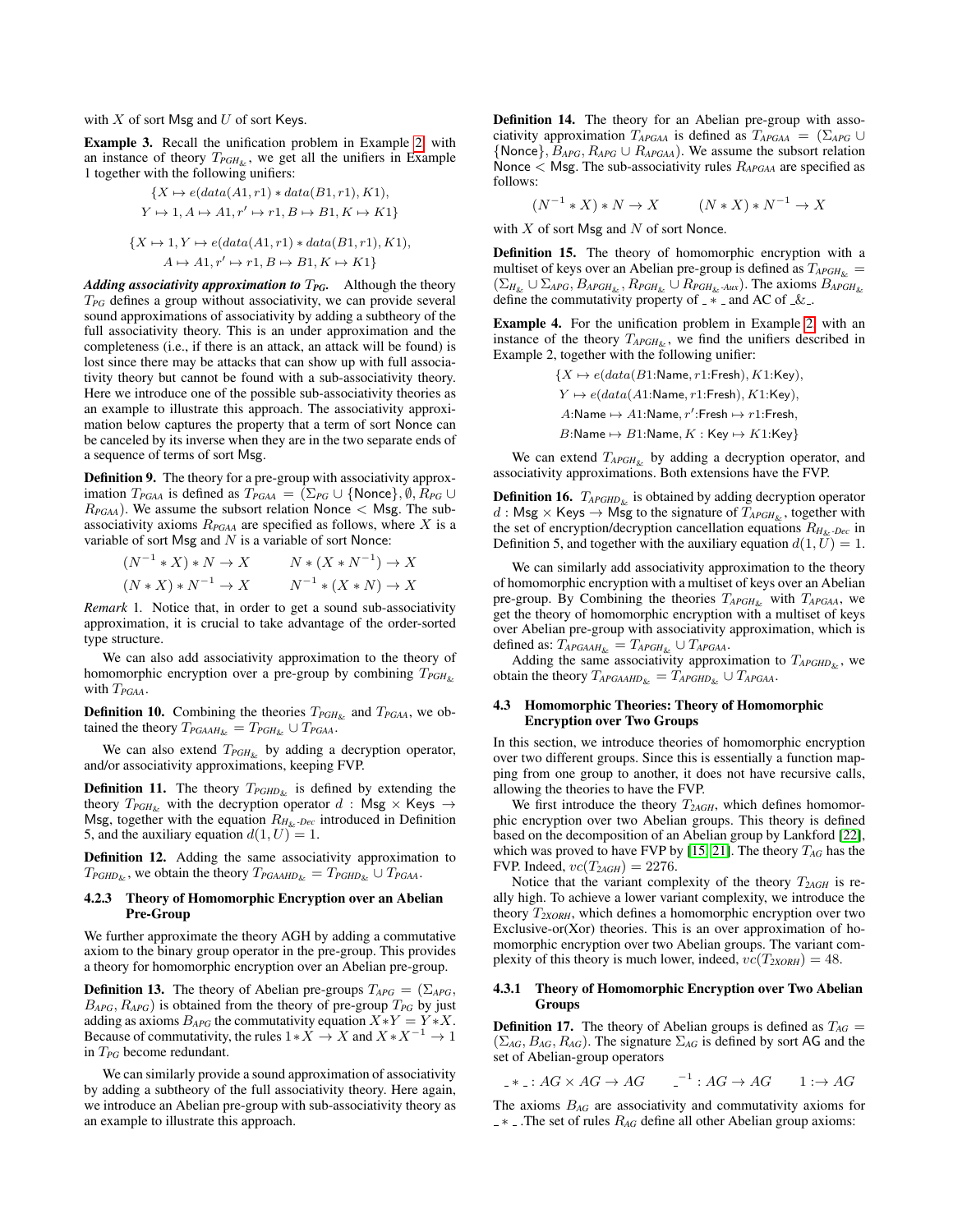$$
X * 1 \to X
$$
  
\n
$$
X * (X^{-1}) \to 1
$$
  
\n
$$
(X * Y)^{-1} * Y \to (X * Y)^{-1}
$$
  
\n
$$
(X^{-1})^{-1} \to X
$$
  
\n
$$
(X^{-1} * Y)^{-1} \to X * (Y^{-1})
$$
  
\n
$$
1^{-1} \to 1
$$
  
\n
$$
X * (X^{-1} * Y) \to Y
$$
  
\n
$$
(X * Y)^{-1} * (Y * Z) \to (X * Y)^{-1} * Z
$$
  
\n
$$
X * (X^{-1} * Y) \to Y
$$
  
\n
$$
(X * Y)^{-1} * (Y * Z) \to X^{-1} * Z
$$

## with  $X, Y, Z$  of sort AG.

Definition 18. The theory of homomorphic encryption over two Abelian groups is defined as  $T_{2AGH} = (\Sigma_{2AGH}, B_{2AGH}, R_{2AGH})$ . The signature  $\Sigma_{2AGH}$  is defined by sorts  ${AG_a, AG_b}$ , and the homomorphic encryption operator  $e : AG_a \rightarrow AG_b$ , together with the set of group operators for the domain Abelian group AG<sub>a</sub>, which are  $\{*_a, \overline{1}_a, \overline{-}^{1_a}\}$ , and the set of group operators for codomain Abelian group  $AG_b$ , which are  $\{*_b, 1_b, \_1_b, \_1_b\}$ . Notice that there is no key explicitly defined here, since encryption with a specific key is implicitly captured by the definition of the encryption operator e. The axioms B*2AGH* are AC axioms for the binary Abelian group operators  $- *_{a}$ ,  $- *_{b}$ . The set of equations  $R_{2AGH}$  defines the remaining Abelian group axioms of  $AG_a$  and  $AG_b$ , which are instances of R*AG* in T*AG* together with the homomorphic property of e:

$$
e(X) *_{b} e(Y) \rightarrow e(X *_{a} Y)
$$
  

$$
e(X) *_{b} e(Y) *_{b} Z \rightarrow e(X *_{a} Y) *_{b} Z
$$

The following equations are added to complete the theory.

$$
e(1_a) \to 1_b
$$
  
\n
$$
e(X)^{-1_a} \to e((X)^{-1_b})
$$
  
\n
$$
(e(X) *_{b} Z)^{-1_b} \to e(X^{-1_a}) *_{b} (Z^{-1_b})
$$

with X, Y of sort  $AG_a$ , and Z of sort  $AG_b$ 

We can also extend  $T_{2AGH}$  by adding decryption operator in the following way:

**Definition 19.**  $T_{2AGHD}$  is obtained by adding a decryption operator  $d : AG_{b} \rightarrow AG_{a}$  to the signature of  $T_{2AGH}$ , together with adding the equations  $d(1_b) = 1_a$  and  $d(e(X)) = X$  with X of sort AG<sub>a</sub>.

#### <span id="page-7-1"></span>4.3.2 Theory of Homomorphic Encryption over Two Xor **Operators**

Definition 20. The theory for homomorphic encryption over two Xor operators is defined as  $T_{2XORH} = (\Sigma_{2XORH}, B_{2XORH}, R_{2XORH}).$ The signature Σ*2XORH* is defined by sorts {Xora, Xorb}, and the homomorphic encryption operator  $e : Xor_a \rightarrow Xor_b$ , together with the Xor operator and the corresponding identity of Xora, which are  $\{*_a, 1_a\}$ , and together with the Xor operator and the corresponding identity of Xor<sub>b</sub>, which are  $\{*_b, 1_b\}$ . Notice again that there is no key explicitly defined here. The axioms B*2XORH* are associativity and commutativity axioms for  $- *a$ ,  $- *b$ . The set of equations R*2XORH* are defined as following:

$$
X *_{a} X \to 1_{a} \qquad X *_{a} X *_{a} Y \to Y \qquad X *_{a} 1_{a} \to X
$$
  

$$
P *_{b} P \to 1_{b} \qquad P *_{b} P *_{b} Q \to Q \qquad P *_{b} 1_{b} \to P
$$

together with the homomorphic property of e:

$$
e(1_a) \rightarrow 1_b
$$
  
\n
$$
e(X) *_{b} e(Y) \rightarrow e(X *_{a} Y)
$$
  
\n
$$
e(X) *_{b} e(Y) *_{b} P \rightarrow e(X *_{a} Y) *_{b} P
$$

with  $X, Y$  of sort Xor<sub>a</sub>, and  $P, Q$  of sort Xor<sub>b</sub>

We can also extend  $T_{2XORH}$  by adding a decryption operator in the similar way as in T*2AGHD*

# <span id="page-7-0"></span>5. Experiments

In this section we describe the experiments  $2$  we have performed on various of the Multiparty Computation Protocol that we had specified and analyzed in [\[17\]](#page-10-9). In that paper we analyzed a number of protocols that were specified using a dedicated unification algorithm for equational theory  $H$ . That is, Equation [\(7\)](#page-4-4) was used and nothing else. This was necessary because the special-purpose unification algorithm was not easily combinable with other theories. However, since in this paper we are using variant unification, we have much more freedom with respect to the equations we can include, as long as the theories satisfy FVP.

The experiments in this section serve several purposes. The first is to determine which of the theories we have generated are suitable for cryptographic protocol analysis. The second is to evaluate the variant complexity metric defined in this paper. How well does lower variant complexity correlate with performance, and if it does, at what point does higher variant complexity begin to make analysis impossible? The third is to use the experimental results to gain insights into how performance can be improved.

The protocol was specified and analyzed using the Maude-NPA cryptographic protocol analysis tool. One uses Maude-NPA by specifying an insecure state, called an *attack state*, from which Maude-NPA searches backwards. If it finds a path to an initial state then it has found an attack on the protocol. If it terminates without reaching an initial state then the attack state has been proven unreachable.

In the Multiparty Computation Protocol an initiator Alice and a responder Bob send messages encrypted with a homomorphic public key encryption operator e to a server, who combines the encrypted data using an operator ∗. As a result of participating in the protocol, both Alice and Bob are supposed to receive a homomorphically encrypted version of  $D_A * D_B$ , where  $D_A$  is Alice's secret data and  $D_B$  is Bob's secret data, without either learning the other's secret. However, it is possible for Alice to accept data that did not come from Bob if she is not able to distinguish  $D_A * D_B$  from nonsense. If she is able to, no authentication attack is possible. We specified two attack states: one in which Alice cannot reject nonsense, and one in which she can.

The protocol itself proceeds as follows:

1.  $A \to B : sign(B; N_A; pk(e(D_A, pkey(A, B)), S), A)$ 

A starts by encrypting her data first under the homomorphic public key, then under the server's public key. She then attaches a nonce and B's name, signs it, and sends it to B.

2.  $B \rightarrow A : sign(N_A; N_B; pk(e(D_B, pkey(A, B)), S), B)$  $B$  sends a similar message to  $A$ , including both his and  $A$ 's nonce.

3. 
$$
A \rightarrow S : sign(A; B; N_A; N_B; pk(e(D_A, pkey(A, B)), S);
$$
  
 $pk(e(D_B, pkey(A, B)), S), A)$ 

A sends a signed message containing both nonces and both encrypted data sets to S.

4. 
$$
S \rightarrow A, B
$$
: sign $(A; B; N_A; N_B;$   
\n
$$
sign(e(D_A, pkey(A, B)) * e(D_B, pkey(A, B)), S)
$$

The server combines both encrypted data sets using ∗ and sends the result to  $A$  and  $B$ . They can now decrypt it to obtain  $D_A * D_B$ .

<span id="page-7-2"></span><sup>2</sup> Available at [http://formal.cs.illinois.edu/fanyang/](http://formal.cs.illinois.edu/fanyang/homomorphism/) [homomorphism/](http://formal.cs.illinois.edu/fanyang/homomorphism/)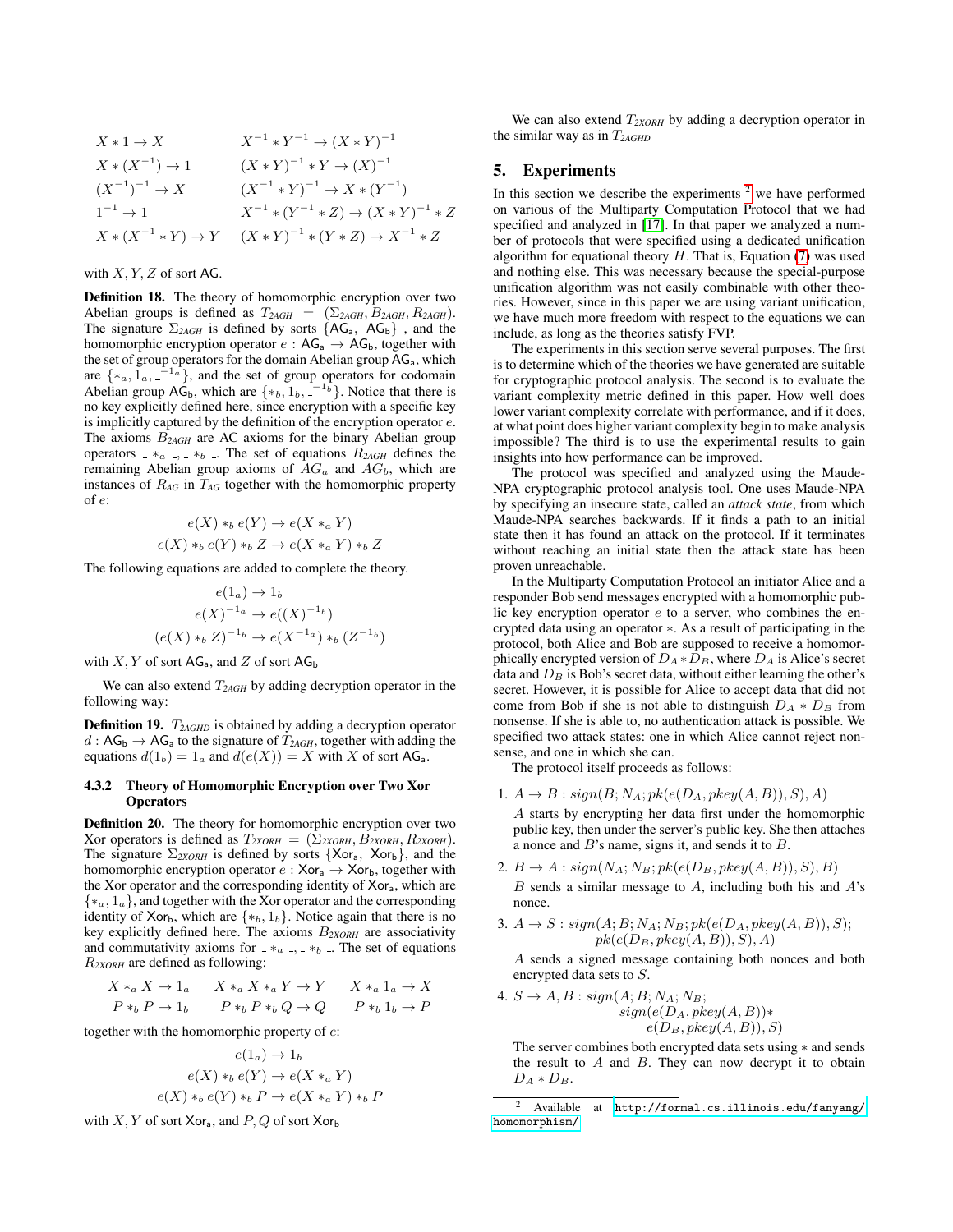The attack runs as follows:

- 1.  $A \rightarrow I(B)$ : sign(B; N<sub>A</sub>; pk(e(D<sub>A</sub>, pkey(A, B)), S), A) A initiates the protocol with B.
- 2.  $I \rightarrow B : sign(B; N_A; E, I)$

I intercept's A's message, and uses it to create a message for B. The message  $E$  could or could not be  $A$ 's encrypted data. This is irrelevant to the attack.

3.  $B \rightarrow A : sign(N_A; N_B; pk(e(D_B, pkey(I, B)), S), B)$ 

 $B$  believes that he is talking to  $I$  and sends the corresponding reply message. I forwards it to A.

4.  $A \rightarrow S$ :  $sign(A; B; N_A; N_B;$  $pk(e(D_A, pkey(A, B)), S);$  $pk(e(D_B, pkey(I, B)), S), A)$ 

 $A$  now forwards both encrypted data sets to the server  $S$ , who removes the outer layer of encryption, applies  $f$ , and sends the results back to A and B.

5. 
$$
S \rightarrow A, B : sign(A; B; N_A; NB;
$$
  
\n
$$
sign(e(D_A, pkey(A, B)) * e(D_B, pkey(I, B)), S)
$$

If  $A$  now attempts to decrypt the result of  $S$ 's computation with her private key corresponding to  $pkey(A, B)$ , she will get nonsense, because one of the data sets was encrypted with  $pkey(I, B)$ . Depending upon whether or not A can recognize that she has received nonsense, this can be used to prevent this attack.

We thus specify two versions of this protocol : one in which  $A$ verifies that she has received  $e(f(X, Y), pkey(A, B))$  for some X and Y, and one in which she does not.

If, in addition, we assume that ∗ is an Abelian group operator, there are several attacks in which Bob can learn Alice's secret (and vice versa). In the first, Bob simply sends the unit 0 as his data and receives  $D_A * 1 = D_A$  in return. In the second, Bob sends his correct data and receives  $D_A * D_B$ , and multiplies by  $(D_B)^{-1}$  to obtain  $D_A$ . These attacks, although simple, were of interest to us because they follow from the Abelian group properties of ∗, and so we ran Maude-NPA on an attack state in which Bob learns Alice's secret, using the homormorphic encryption over an Abelian pre-group with associativity approximation. To demonstrate the associativity approximation's influence on performance, we investigated two such theories: T*APGAAH1*& is the theory T*APGH*& with the approximation equation:  $(D_1 * \tilde{D_2}) * (D_1)^{-1} = D_2$ .  $T_{APGAAH2_{\&}}$  is the theory  $T_{APGH_{\&}}$  with the approximation equation:  $(D_1 * X) * (D_1)^{-1} = X$  with X of sort Msg, and  $D_1$  and  $D_2$  of sort Data, which is a subsort of Msg. Notice that we start from an associativity approximation that is just expressive enough for this specific protocol and then try a more expressive one.

We tried the authentication attack on the protocol specified with the theories  $T_{kH}$  (bounded homomorphism, variant complexity 4),  $T_{H_{\kappa}}$  (multi set of keys with free operator, variant complexity 8), and  $T_{APGH_{\&}}$  (Abelian pre-group, variant complexity 20). The results are given in Table [2](#page-9-13) for the insecure version of the protocol and Table [3](#page-9-14) for the second version of the protocol. We note that all the theories we obtained can be used for analyzing this attack, since the higher the variant complexity, the longer the analysis time, we thus consider only three equational theories. For the secrecy attack we investigated T*APGAAH1*& and T*APGAAH2*& as well the theories T*2AGH* (homomorphism between two Abelian groups, variant complexity 2276) and T*2XOR* (homomomorphism between two exclusiveor theories, variant complexity 48), since Abelian group axioms are necessary for the secrecy attack. The results for T*APGAAH1*& and T*APGAAH2*& are given in Table [4.](#page-9-15)

Tables [2](#page-9-13) and [3](#page-9-14) show the number of states generated by Maude-NPA and the amount of time taken in each step of the backwards reachability analysis. In Table [2,](#page-9-13) for each theory Maude-NPA found the authentication attack in six steps. However, in each case Maude-NPA failed to terminate and kept generating five states after fifteen steps. Upon investigation, these appeared to be infinite paths that were not discarded by the Maude-NPA state space reduction techniques. As we can also see from the table, as the variant complexity of theories involved in the specification grows, the number of states and the time needed for Maude-NPA to find the attack also grows, as well as the time it takes to complete each step. Furthermore, the time it takes to complete a step increases with the variant complexity of the theory even when the number of states generated at the step is the same for all three theories. We conjecture that this is the result of Maude-NPA generating many states that are then removed by the state space reduction mechanisms. Greater variant complexity means that more failed states are generated as well as successful ones.

For the second attack analysis, when Alice can tell whether she received nonsense or not, we verified that there is no authentication attack between Alice and Bob. Table [3](#page-9-14) shows the number of states and attacks generated by Maude-NPA in each step for the attack state with different theories described above. For each theory Maude-NPA terminated at Step 4. We note a similar relationship between between performance and variant complexity as in Table [2.](#page-9-13)

For the secrecy attack we found that the theories T*2AGH* and T*2XOR* gave very discouraging results. For Theory T*2AGH* Maude-NPA was not even able to complete Step 1, even for a simpler version of the protocol we constructed (see below). For theory T*2XOR* Maude-NPA did a little better; it was able to complete Steps 1 and 2, but not Step 3. This is not surprising, given the high variant complexity of the theories. We did not investigate these two theories any further.

Even with  $T_{APGAAH1_{\&}}$  and  $T_{APGAAH2_{\&}}$ , Maude-NPA struggled to find the secrecy attack, as we can see in Table [4](#page-9-15) for T*APGAAH2*& . We thus tried Maude-NPA on a simpler version of the protocol to get a better idea of the performance tradeoffs, omitting the checks for authentication and freshness. This simplification is intended to reduce search space while keeping the part of the protocol that is of interest to us. Maude-NPA was able to find the two attacks in five steps for the simplified protocols. The search of the protocol with  $T_{APGAAH1\&}$  terminated after 12 steps and 4 possible attack sequences were found, while the one with  $T_{APGAAH2_{\&}}$  took a much longer time for each search step and suffered from state explosion. Even so, it was able to produce 5 attack sequences before the explosion.

Since the associativity approximation of  $T_{APGAAHI\alpha}$  is more restrictive than that of  $T_{APGAAH2_{\&}}$  (indeed it is a special case of it), less variants are generated for the same term, which reduced the state generation time. This result thus shows the tradeoff needed between a more general theory and performance in practice.

#### <span id="page-8-0"></span>6. Conclusions

The lack of FVP for H and AGH has made unification-based formal protocol analysis difficult to perform by extensible and generic methods such as variant-based unification. In this paper we have addressed this problem by studying a hierarchy of theories for homomorphic encryption that are all FVP. The existence of finitary unification algorithms for these theories seems to be a new result in the area of unification theory. We have also introduced variant complexity as a metric and shown how it affects performance. One important lesson learned from our experiments in using these theories for protocol analysis is that there is a tradeoff between theory accuracy (typically at the cost of higher variant complexity)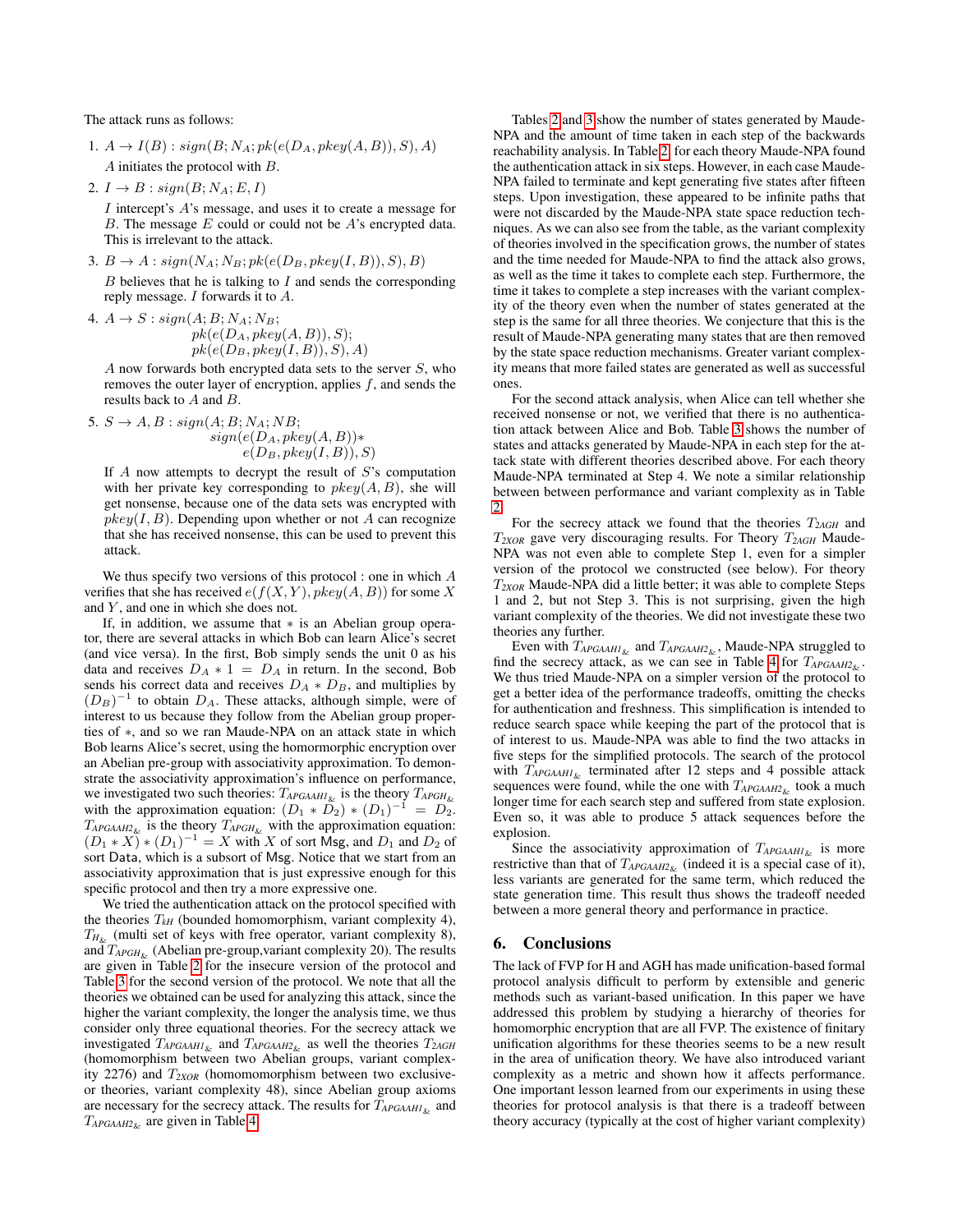| <b>Steps</b> | $T_{kH}$      |          | $T_{H_{\underline{\ell}\nu}}$ |                                     | $\overline{T}_{AP\underline{GH}_{\&}}$ |          |
|--------------|---------------|----------|-------------------------------|-------------------------------------|----------------------------------------|----------|
|              | <b>States</b> | Time(ms) | <b>States</b>                 | $\overline{\text{Time}}(\text{ms})$ | <b>States</b>                          | Time(ms) |
| Step 1       | 5             | 15941    | 8                             | 1114538                             | 11                                     | 4885493  |
| Step 2       | 6             | 34298    | 9                             | 1557783                             | 13                                     | 4800678  |
| Step 3       |               | 36514    | $\overline{c}$                | 2194422                             | $\overline{2}$                         | 8633163  |
| Step 4       |               | 3084     |                               | 6174                                |                                        | 38997    |
| Step 5       | 3             | 2409     | 3                             | 5287                                | 3                                      | 28363    |
| Step 6       | 6             | 8106     | 6                             | 29910                               | 6                                      | 45339    |
| Step 7       | 4             | 19615    | 4                             | 103886                              | 4                                      | 416986   |
| Step         | $\cdots$      | $\cdots$ | $\cdots$                      | $\cdots$                            | $\cdots$                               | $\cdots$ |
| Step 15      | 5             | 44835    | 5                             | 187119                              | 5                                      | 321147   |
|              |               |          |                               |                                     |                                        |          |

<span id="page-9-13"></span>Table 2. Results for authentication of Bob to Alice

| <b>Steps</b> | $T_{kH}$      |          |               | 1 Но.    | $T_{APGH}$ <sub>o</sub> |          |
|--------------|---------------|----------|---------------|----------|-------------------------|----------|
|              | <b>States</b> | Time(ms) | <b>States</b> | Time(ms) | <b>States</b>           | Time(ms) |
| Step 1       |               | 26183    |               | 1308574  |                         | 3513537  |
| Step 2       |               | 13251    |               | 1382475  |                         | 4867452  |
| Step 3       |               | 8489     |               | 2203056  |                         | 8218407  |
| Step 4       |               | 2974     |               | 4933     |                         | 2775     |

<span id="page-9-14"></span>Table 3. Results for authentication of Bob to a stronger Alice

|              | Simplified                    |          |                          | Original |                               |          |                               |           |
|--------------|-------------------------------|----------|--------------------------|----------|-------------------------------|----------|-------------------------------|-----------|
| <b>Steps</b> | $\overline{T_{APGANHI}}_{\&}$ |          | $\bar{T}_{APGAAH2_{\&}}$ |          | $\overline{T_{APGAAHI}}_{\&}$ |          | $\overline{T_{APGAAH2_{\&}}}$ |           |
|              | <b>States</b>                 | Time     | <b>States</b>            | Time     | <b>States</b>                 | Time     | <b>States</b>                 | Time      |
| Step 1       | 12                            | 36965    | 12                       | 66910    | 8                             | 133571   | 8                             | 250829    |
| Step 2       | 14                            | 38855    | 32                       | 67577    | 11                            | 7196213  | 17                            | 8383711   |
| Step 3       | 11                            | 52049    | 72                       | 323521   | 13                            | 13728328 | 44                            | 25724593  |
| Step 4       |                               | 34262    | 179                      | 1486682  | 8                             | 35712864 | 106                           | 199325826 |
| Step 5       | 10                            | 21881    | 482                      | 15140859 | 8                             | 21233267 | (timeout)                     |           |
| Step 6       | 8                             | 29695    | (timeout)                |          | 11                            | 30402427 |                               |           |
| Step 7       | 8                             | 18233    |                          |          | 23                            | 40922662 |                               |           |
| Step 8       | 9                             | 22508    |                          |          | 35                            | 62267212 |                               |           |
| $\cdots$     | $\cdots$                      | $\cdots$ |                          |          | $\cdots$                      | $\cdots$ |                               |           |
| Step 12      | 4                             | 4534     |                          |          | (timeout)                     |          |                               |           |

<span id="page-9-15"></span>Table 4. Results for secrecy

and efficiency of the analysis process. Our hierarchy allows users to choose the right balance for their problem within this tradeoff.

The work also points out a number of avenues for future work. In particular, it demonstrates that better state space reduction techniques, while useful, are likely not to be adequate by themselves for addressing performance issues when dealing with theories of high variant complexity. That is because the techniques are only applied *after* a state is generated. This points out the need of techniques that can be applied earlier in the state generation process. We have also discovered that different approximations of equational properties via intruder strands can have widely different effects on the number of variants generated as well. Metrics that can be applied to these approximations are also desirable. We plan to address these issues in future work. We also plan to refine our techniques for generating and identifying theories having FVP, and to apply them to develop new classes of FVP theories, with and without homomorphic encryption. Finally, we plan to work on improving the performance of unification modulo the FVP theories we have identified, and integrating the unification implementation more closely with the Maude-NPA tool.

## References

- <span id="page-9-6"></span>[1] Maude Formal Environment. http://maude.lcc.uma.es/MFE/.
- <span id="page-9-9"></span>[2] Siva Anantharaman, Hai Lin, Christopher Lynch, Paliath Narendran, and Michaël Rusinowitch. Cap unification: application to protocol security modulo homomorphic encryption. In Dengguo Feng, David A. Basin, and Peng Liu, editors, *ASIACCS*, pages 192–203. ACM, 2010.
- <span id="page-9-0"></span>[3] Myrto Arapinis, Sergiu Bursuc, and Mark Dermot Ryan. Reduction of equational theories for verification of trace equivalence: Re-

encryption, associativity and commutativity. In Pierpaolo Degano and Joshua D. Guttman, editors, *POST*, volume 7215 of *Lecture Notes in Computer Science*, pages 169–188. Springer, 2012.

- <span id="page-9-10"></span>[4] Franz Baader. Unification in commutative theories, Hilbert's basis theorem, and Gröbner bases. *J. ACM*, 40(3):477-503, 1993.
- <span id="page-9-11"></span>[5] Franz Baader and Werner Nutt. Adding homomorphisms to commutative/monoidal theories or how algebra can help in equational unification. In Ronald V. Book, editor, *RTA*, volume 488 of *Lecture Notes in Computer Science*, pages 124–135. Springer, 1991.
- <span id="page-9-7"></span>[6] Franz Baader and Klaus U. Schulz. Unification in the union of disjoint equational theories: Combining decision procedures. In *CADE*, volume 607 of *LNCS*, pages 50–65. Springer, 1992.
- <span id="page-9-1"></span>[7] David Basin, Sebastian Mödersheim, and Luca Viganò. An on-thefly model-checker for security protocol analysis. In *Proceedings of Esorics'03, LNCS 2808*, pages 253–270. Springer-Verlag, 2003.
- <span id="page-9-2"></span>[8] Bruno Blanchet. An efficient cryptographic protocol verifier based on Prolog rules. In *CSFW*, pages 82–96. IEEE Computer Society, 2001.
- <span id="page-9-8"></span>[9] Bruno Blanchet, Martín Abadi, and Cédric Fournet. Automated verification of selected equivalences for security protocols. *J. Log. Algebr. Program.*, 75(1):3–51, 2008.
- <span id="page-9-5"></span>[10] Christopher Bouchard, Kimberly A. Gero, Christopher Lynch, and Paliath Narendran. On forward closure and the finite variant property. In Pascal Fontaine, Christophe Ringeissen, and Renate A. Schmidt, editors, *FroCos*, volume 8152 of *Lecture Notes in Computer Science*, pages 327–342. Springer, 2013.
- <span id="page-9-12"></span>[11] Felix Brandt. Efficient cryptographic protocol design based on distributed El Gamal encryption. In *ICISC*, pages 32–47, 2005.
- <span id="page-9-4"></span>[12] David Chaum. Untraceable electronic mail, return addresses, and digital pseudonyms. *Commun. ACM*, 24(2):84–88, 1981.
- <span id="page-9-3"></span>[13] David Chaum. Blind signatures for untraceable payments. In *CRYPTO*, pages 199–203, 1982.